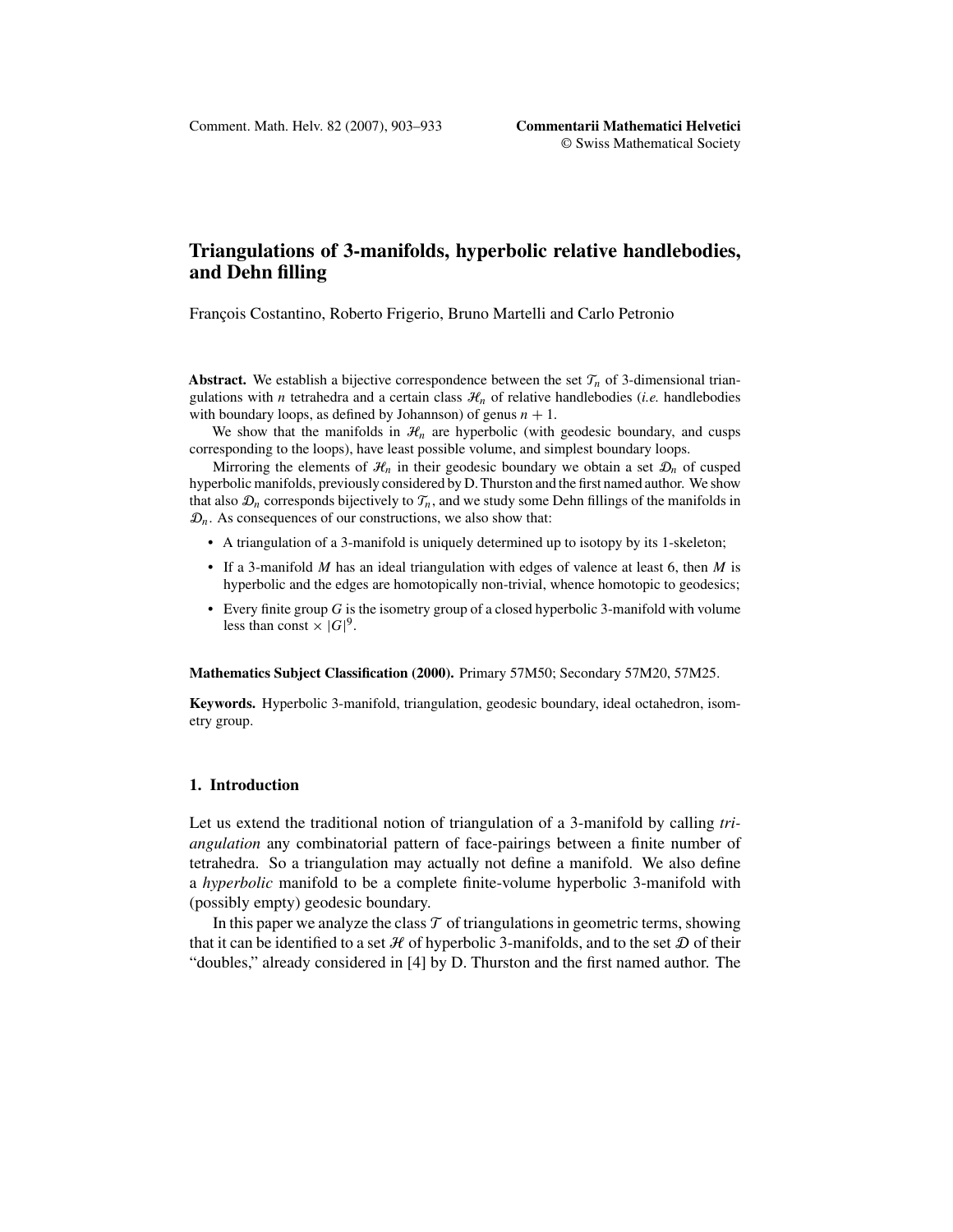<span id="page-1-0"></span>correspondences we construct shade new light on each of the objects we consider and allow us to prove several topological and geometric facts.

We now state our main results. Proofs will be given in Sections [2](#page-4-0) to [5.](#page-24-0)

**Relative handlebodies.** Following Johannson [\[12\]](#page-30-0), a *relative handlebody* (*H*,  $\Gamma$ ) is a (possibly non-orientable) handlebody *H* with a finite system  $\Gamma$  of disjoint loops<br>on  $\partial H$ . A hyperbolic structure on  $(H, \Gamma)$  is a finite-volume complete hyperbolic on *∂H*. A *hyperbolic structure* on  $(H, \Gamma)$  is a finite-volume complete hyperbolic structure with totally geodesic boundary on  $H \setminus \Gamma$  so each loop in  $\Gamma$  geometrically structure with totally geodesic boundary on  $H \setminus \Gamma$ , so each loop in  $\Gamma$  geometrically<br>corresponds to a cusp based on a strip (an appulus or a Möbius band) corresponds to a cusp based on a strip (an annulus or a Möbius band).

We call *pant-meridinal complexity* of  $\Gamma$  the minimum  $c(\Gamma)$  of  $|\Gamma \cap \partial D|$  where *D* system of disjoint properly embedded discs in *H* such that  $\partial D$  cuts  $\partial H$  into a is a system of disjoint properly embedded discs in *H* such that *∂D* cuts *∂H* into a union of pairs of pants.

**From triangulations to relative handlebodies.** If  $T \in \mathcal{T}$  we now define a relative handlebody  $N(T)$  as follows. First, we glue together the tetrahedra of  $T$  according to the face-pairings, getting the support  $|T|$  of  $T$ . Then, we remove from  $|T|$  an open neighbourhood of the vertices, getting a space  $M(T)$ . Next, we remove from  $M(T)$ an open neighbourhood *W* of the edges, which gives a handlebody *H*. Last, we note that  $\partial W$  consists of strips, we define  $\Gamma$  as the system of cores of  $\partial W$ , and we set  $N(T) - (H \Gamma)$ . We often denote by  $N(T)$  also the non-compact manifold  $H \setminus \Gamma$ .  $N(T) = (H, \Gamma)$ . We often denote by  $N(T)$  also the non-compact manifold  $H \setminus \Gamma$ , the context making clear which definition of  $N(T)$  we are referring to . An example the context making clear which definition of  $N(T)$  we are referring to. An example of  $N(T)$  is shown in Figure 1.



Figure 1. An example of  $N(T)$ . If T is the triangulation of  $S<sup>3</sup>$  obtained by gluing two tetrahedra along the identity of their boundary, the corresponding genus-3 relative handlebody  $N(T)$  = *(H, -*two regular ideal octahedra, is also the building block of the elements of D (defined below).  $(H, \Gamma)$  is as shown. Its geometric realization, which has 6 annular cusps and decomposes into

In Section [2](#page-4-0) we give  $N(T)$  a hyperbolic structure, by taking a regular hyperbolic ideal octahedron for each tetrahedron of *T* , and gluing these octahedra appropriately. We then establish the following result. We denote by  $\mathcal{T}_n$  the set of triangulations involving *n* tetrahedra.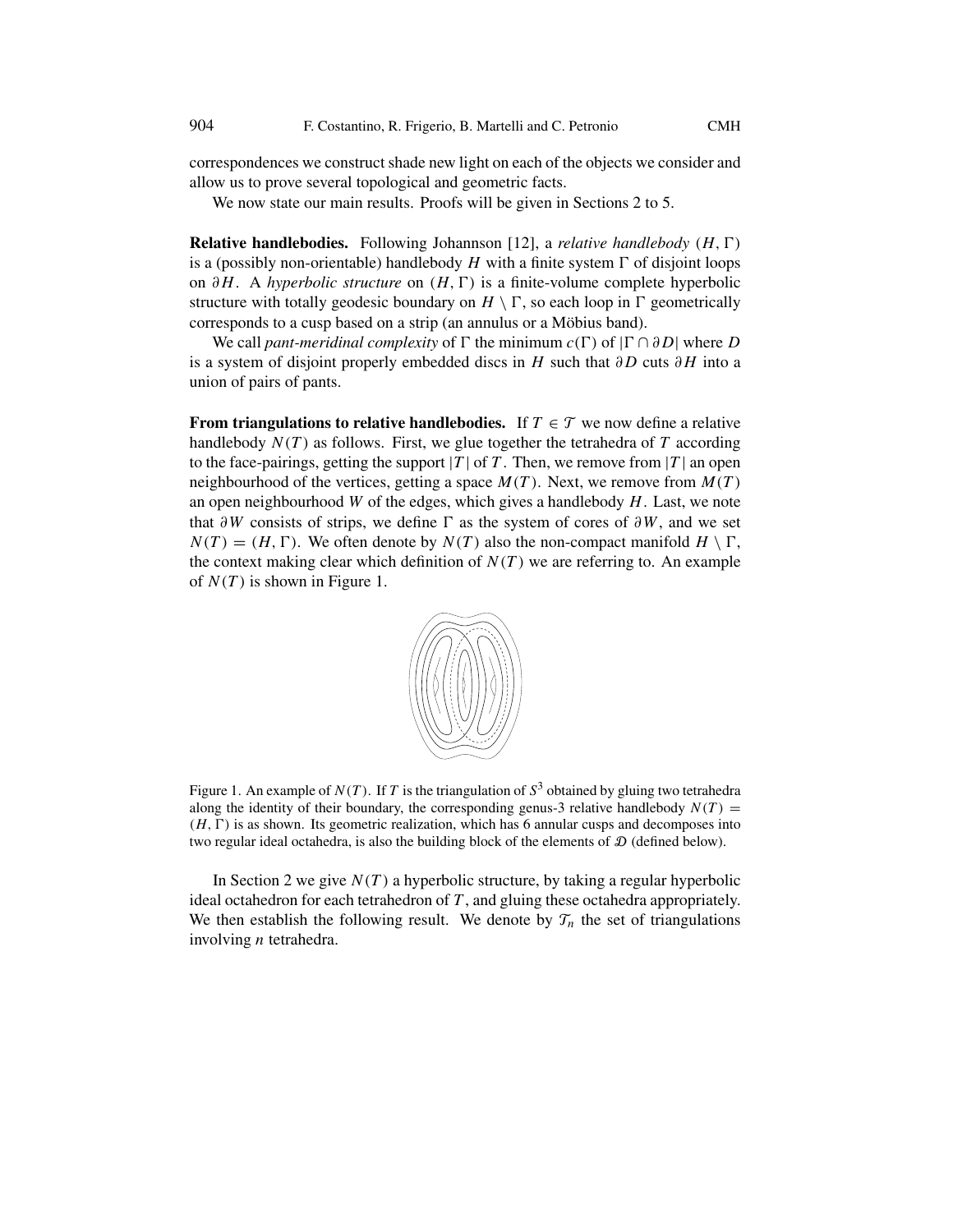<span id="page-2-0"></span>**Theorem 1.1.** *The map*  $T \mapsto N(T)$  *just defined gives a bijection between*  $\mathcal{T}_n$  *and a set*  $\mathcal{H}_n$  *of hyperbolic relative handlebodies of genus*  $n + 1$ *. Among the hyperbolic*  $(H, \Gamma)'$ *s of genus*  $n + 1$ *, the set*  $\mathcal{H}_n$  *consists of:* 

- *those having minimal complexity*  $c(\Gamma)$ *, equal to* 10 · *n*;
- *those having minimal volume, equal to*  $n \cdot v_O$ *, where*  $v_O \approx 3.66386$  *is the volume of a hyperbolic regular ideal octahedron.*

The map  $N : \mathcal{T} \to \mathcal{H} := \bigcup_{n=1}^{\infty} \mathcal{H}_n$  is a bijection because the decomposition of  $\mathcal{T}$ ) into octabedra is Kojima's canonical one [14]. A consequence of this bijection *N (T )* into octahedra is Kojima's canonical one [\[14\]](#page-30-0). A consequence of this bijection is the following result, which appears to be new and to have independent interest. If *Y* is a compact 3-manifold, we call *T* <sup>a</sup> *triangulation* of *Y* if a space homeomorphic to *Y* can be obtained from  $|T|$  by removing open stars of some of the vertices. Therefore we have an ideal vertex for each component (if any) of *∂Y* , and possibly some internal vertices. When we remove stars of all the vertices, we say that *T* is an *ideal* triangulation of *Y* , and *Y* coincides with the space *M(T )* already defined above.

**Theorem 1.2.** Let  $T_0$  and  $T_1$  be triangulations of the same compact 3-manifold Y. *Assume that the* 1-skeleta of  $T_0$  *and*  $T_1$  *are the same graph contained in Y*. Then  $T_0$ *and <sup>T</sup>*<sup>1</sup> *are isotopic relatively to the* <sup>1</sup>*-skeleton.*

**Tangles.** We now call *tangle* in a compact 3-manifold with boundary a finite union of disjoint properly embedded arcs. As above, the complement of an open tubular neighbourhood *W* of a tangle is a manifold with boundary loops given by the cores of *∂W*. Since every tangle is contained in the 1-skeleton of an ideal triangulation [\[3\]](#page-29-0), we have the following result.

**Corollary 1.3.** *Every tangle in every compact* 3*-manifold is contained in a tangle whose complement lies in*  $H$  *(in particular, it is hyperbolic).* 

**Mirroring.** If  $(H, \Gamma)$  is a relative handlebody we now define its "double"  $D(H, \Gamma)$ <br>as follows. We take the orientation covering  $\widetilde{H}$  of H with deck involution  $\tau$  (so as follows. We take the orientation covering  $\tilde{H}$  of *H* with deck involution  $\tau$  (so  $H - \tilde{H}$ ) we consider the pre-image  $\tilde{\Gamma}$  of  $\Gamma$  in  $\tilde{H}$  and we define  $D(H, \Gamma) - \tilde{H}$ )  $H = \dot{H}/\tau$ , we consider the pre-image  $\overline{\Gamma}$  of  $\Gamma$  in  $\overline{H}$ , and we define  $D(H, \Gamma) = \dot{H}/\tau_0$ ,<br>where  $\tau_0$  is the restriction of  $\tau$  to  $\partial \widetilde{H} \setminus \widetilde{\Gamma}$ . When *H* is orientable  $D(H, \Gamma)$  is just  $H \setminus \Gamma$ where  $\tau_{\partial}$  is the restriction of  $\tau$  to  $\partial H \setminus \Gamma$ . When *H* is orientable,  $D(H, \Gamma)$  is just  $H \setminus \Gamma$ <br>mirrored along its boundary  $(AH) \setminus \Gamma$ . In general,  $D(H, \Gamma)$  is an onen orientable mirrored along its boundary  $(\partial H) \setminus \Gamma$ . In general,  $D(H, \Gamma)$  is an open orientable manifold with cusps based on tori If  $T \in \mathcal{T}$  we can construct  $D(T) := D(N(T))$ manifold with cusps based on tori. If  $T \in \mathcal{T}_n$  we can construct  $D(T) := D(N(T))$ , and define  $\mathcal{D}_n$  as the set of manifolds of this type. We also set  $\mathcal{D} = \bigcup_{n=1}^{\infty} \mathcal{D}_n$ .<br>The manifold  $D(T)$  is constructed in [4] as the boundary of the 4-dimens

The manifold  $D(T)$  is constructed in [\[4\]](#page-29-0) as the boundary of the 4-dimensional thickening of a certain 2-dimensional polyhedron  $P_0(T)$  "dual" to *T* (this construction is not needed here and is summarized in the Appendix). The analogue of Corollary 1.3 for  $D$  is proved in [\[4\]](#page-29-0), and it says that every closed orientable 3-manifold is a Dehn filling of a manifold in D, *i.e. the class* D *is universal for* 3*-manifolds under Dehn*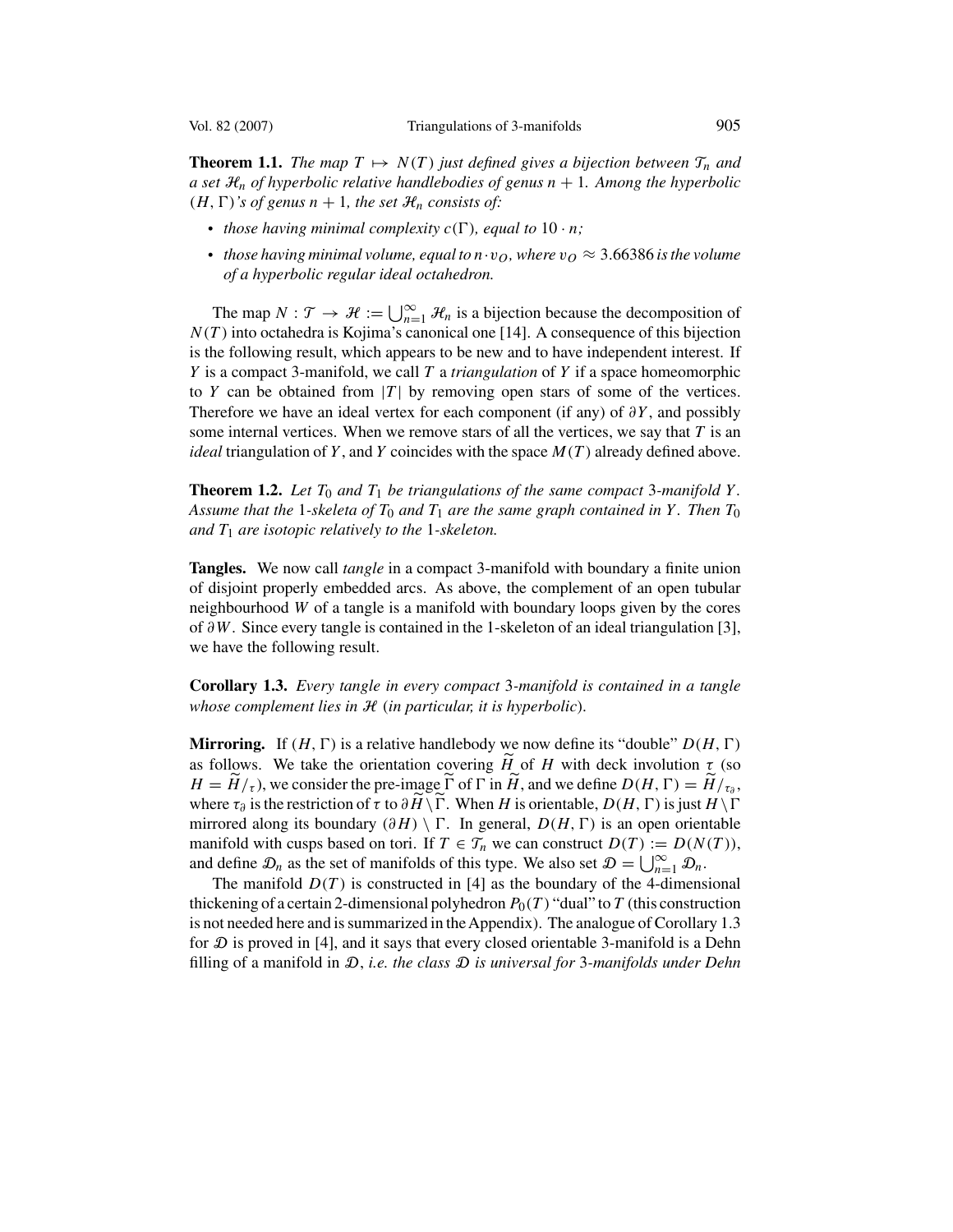*filling*. The following result shows that the elements of  $D$  correspond bijectively to those of  $\mathcal T$ , so they can be easily classified in purely combinatorial terms.

**Theorem 1.4.** *Every member of* D *is an orientable cusped hyperbolic manifold without boundary. The correspondence*  $T \mapsto D(T)$  *defines a bijection between*  $\mathcal T$ *and* D*.*

We mention here that the set  $D$  consists of the manifolds which decompose into "blocks" homeomorphic to that shown in Figure [1.](#page-1-0) This block is also used in [\[2\]](#page-29-0) to construct a hyperbolic manifold from a path in the curve complex of a surface. In Section [4](#page-20-0) we show that every manifold in  $\mathcal D$  (with a very few exceptions) contains a closed incompressible genus-2 surface.

**Isometries.** Since a Dehn filling of a hyperbolic manifold "typically" is hyperbolic, the class  $D$  provides a powerful method to construct closed hyperbolic manifolds. As an application of this method we establish in Section [5](#page-24-0) the following result, the first statement of which was already known [\[13\]](#page-30-0).

**Theorem 1.5.** *If G is a finite group then there exists a closed orientable hyperbolic* <sup>3</sup>*-manifold V such that the isometry group of V is isomorphic to G. Moreover V can be chosen so that*  $vol(V) \leqslant c \cdot |G|^9$ , where  $c > 0$  *is a constant.* 

**Exceptional slopes.** In Section [4](#page-20-0) we study some Dehn fillings of the manifolds in D. To state our main results we recall that, according to W. Thurston's hyperbolic Dehn filling theorem, on each cusp of a finite-volume hyperbolic 3-manifold there is only a finite number of slopes filling along which one gets a non-hyperbolic 3-manifold. These slopes are called *exceptional*, and a considerable effort has been devoted to understanding them [\[11\]](#page-30-0). If *T* is a triangulation, the hyperbolic manifold  $D(T)$  has a preferred horospherical cusp section, and each component of this section corresponds to an edge of *T* . Moreover the valence of the edge gives a lower bound for the length of the second shortest geodesic on the component. This fact and the Agol–Lackenby 6-theorem [\[1\]](#page-29-0), [\[15\]](#page-30-0) imply the following:

**Proposition 1.6.** *If every edge of T has valence at least* <sup>7</sup> *then there is at most one exceptional slope on each cusp of D(T ).*

**Hyperbolicity from combinatorics.** Suppose a 3-manifold *M* has an *ideal* triangulation *T* such that each edge has valence at least 6. An easy argument shows that  $\chi(T) \leq 0$ , and that  $\chi(T) = 0$  precisely when all valences are 6. Moreover, in the last case the boundary of *M* is a disjoint union of tori and Klein bottles, and W. Thurston's case, the boundary of *M* is a disjoint union of tori and Klein bottles, and W. Thurston's hyperbolicity equations for cusped manifolds have a very simple solution, given by regular ideal tetrahedra. Analogously, if all edges have one and the same valence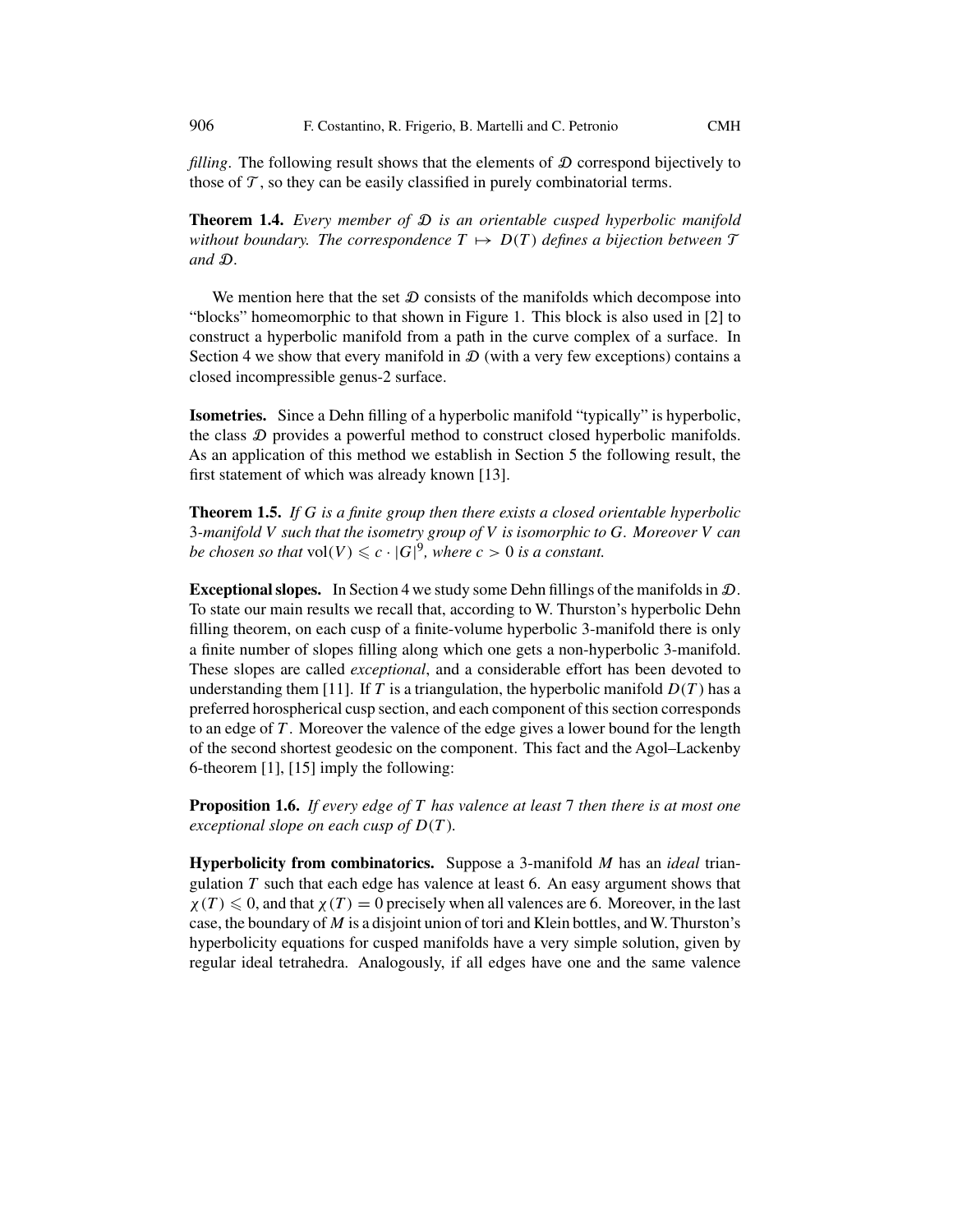<span id="page-4-0"></span>

 $v \ge 7$ , the hyperbolicity equations for the geodesic boundary case described in [\[10\]](#page-30-0) have a simple solution, given by regular truncated tetrahedra with dihedral angles  $2\pi/v$ . An argument based on the Agol–Lackenby machinery [\[1\]](#page-29-0), [\[15\]](#page-30-0) allows us to generalize these facts as follows (see Section [4\)](#page-20-0):

**Proposition 1.7.** *If M has an ideal triangulation T whose edges have valence at least* <sup>6</sup>*, then M is hyperbolic, and the edges of T are homotopically non-trivial relative to ∂M.*

If all valences are at least 6, every edge of *T* is then homotopic to a geodesic. This shows that the tetrahedra of *T* themselves are homotopic to straight truncated ones, so it seems quite natural to ask whether such tetrahedra are in fact *isotopic* to straight ones, *i.e.* whether *T* gives a geometric decomposition of  $M(T)$ . This is true when the valences of the edges are all equal to each other, as discussed above. And we have verified experimentally the same fact in [\[9\]](#page-29-0) for all triangulations involving at most 4 tetrahedra. We therefore propose the following conjecture:

**Conjecture 1.8.** If *M* has an ideal triangulation *T* whose edges have valence at least 6, then *T* is realized by hyperbolic partially truncated tetrahedra.

**Acknowledgments.** We thank Simon King for communicating to us a proof, based on traditional cut-and-paste techniques, of Theorem [1.2](#page-2-0) for the special case of genuine triangulations (without multiple and self-adjacencies). F. C. thanks Dylan Thurston for his continuous encouragement and illuminating observations. B. M. thanks the Mathematics Department of the University of Austin for hospitality during May 2003. C. P. thanks the Université Paris 7 and the Institut de Mathématiques de Jussieu for hospitality during May 2003.

We thank the referee for his/her very useful suggestions.

# **2. Triangulations and hyperbolic relative handlebodies**

In this section we give a precise definition of what we call a triangulation, and we show that the set of triangulations corresponds to a class of hyperbolic structures on relative handlebodies. We also provide geometric and topological information on these handlebodies, including two intrinsic definitions of their class.

**Triangulations.** We call *triangulation* a pair  $(\{\Delta_i\}_{i=1}^n, \{g_i\}_{j=1}^{2n})$ , where  $n \in \mathbb{N}$  is nositive each  $\Delta_i$  is a conv of the standard tetrahedron and the  $\varphi_i$ 's give a complete positive, each  $\Delta_i$  is a copy of the standard tetrahedron, and the  $g_i$ 's give a complete system of simplicial pairings between the faces of the  $\Delta_i$ 's, such that the gluing of the  $\Delta_i$ 's along the  $g_j$ 's is connected. Note that this gluing may actually not be a 3-manifold, because the link of a vertex could be any surface, and the link of the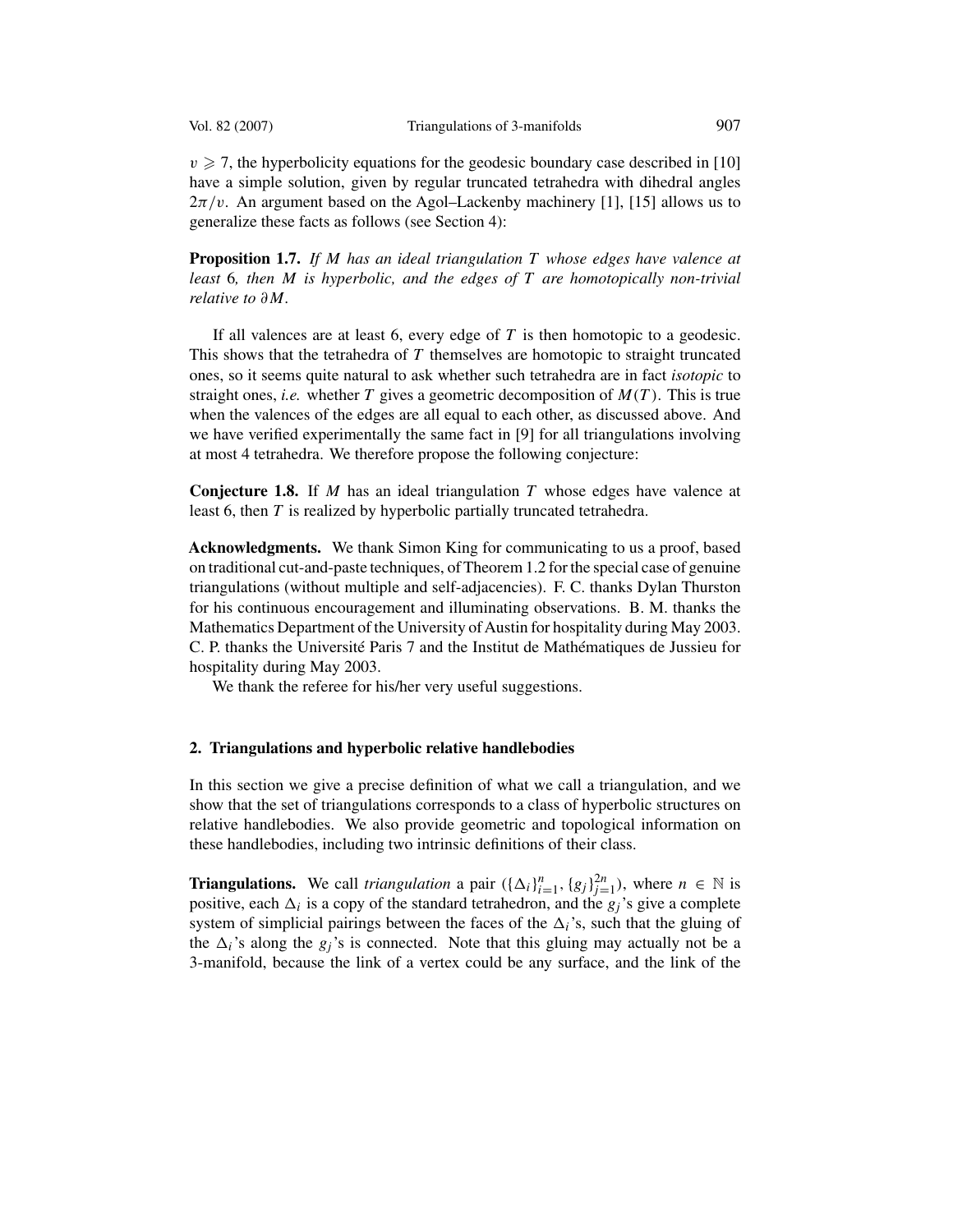midpoint of an edge could be a projective plane. Even when the gluing is a manifold, the  $\Delta_i$ 's give a triangulation only in a loose sense, because multiple adjacencies and self-adjacencies are allowed. Triangulations are viewed up to combinatorial equivalence, and the set of equivalence classes is denoted by  $\mathcal T$ .

If  $\Delta$  is the tetrahedron, we denote now by  $\Delta^*$  the polyhedron obtained by truncating  $\Delta$  at the vertices *(i.e.*, formally, by removing open stars of the vertices). Note that  $∂Δ<sup>*</sup>$  consists of four truncation triangles and four "lateral" hexagons. If  $T = (\{\Delta_i\}_{i=1}^n, \{g_j\}_{j=1}^{2n})$  is a triangulation then the *g<sub>j</sub>*'s give gluing rules for the lateral hexagons of the  $\Delta_i^{*s}$ s and we denote by  $M(T)$  the result which may or not be a manhexagons of the  $\Delta_i^{*}}$ 's, and we denote by  $M(T)$  the result, which may or not be a man-<br>ifold In case  $M(T)$  is a manifold T is called an *ideal triangulation* of  $M(T)$ . Note ifold. In case  $M(T)$  is a manifold, T is called an *ideal triangulation* of  $M(T)$ . Note that in this case  $\partial M(T)$  is triangulated (in a loose sense) by the truncation triangles of the  $\Delta_i^*$ 's.

# **From triangulations to relative handlebodies.** Fix a triangulation

$$
T = ((\Delta_i)_{i=1}^n, \{g_j\}_{j=1}^{2n})
$$

If we remove from each  $\Delta_i$  an open neighbourhood of the whole 1-skeleton, we can still glue what is left along the restrictions of the  $g_j$ 's. This corresponds to adding 1-handles to a disjoint union of 0-handles, so the result is a (possibly non-orientable) handlebody  $H$ . Of course  $H$  can also be obtained from  $M(T)$  by removing an open neighbourhood of the image of the set of edges, as discussed in the Introduction. Each component of this neighbourhood is a cyclic gluing of wedges, which implies that *∂H* \ *∂M(T )* is a union of strips (annuli and/or Möbius bands). We can then consider the system  $\Gamma$  of the cores of these strips, and get a relative handlebody<br>  $(H, \Gamma) - N(T)$ . Note that  $M(T)$  is a manifold if and only if a reqular neighbourhood *(H, -*of *-* in *∂H* consists of annuli only (no Möbius strips).  $(H, \Gamma) =: N(T)$ . Note that  $M(T)$  is a manifold if and only if a regular neighbourhood

**Hyperbolic structure.** We have already defined in the Introduction what we mean by *hyperbolic structure* on a relative handlebody. We now explain how to construct one such structure on each *N (T )*.

Given a manifold with a triangulation  $T = (\{\Delta_i\}_{i=1}^n, \{g_j\}_{j=1}^{2n})$ , there is a general tegy to algorithmically construct a hyperbolic structure on  $N(T)$  using T. This strategy to algorithmically construct a hyperbolic structure on *N (T )* using *T* . This strategy, which dates back to W. Thurston [\[17\]](#page-30-0) and was explained in detail in [\[10\]](#page-30-0) for the geodesic boundary case, amounts to choosing the dihedral angles of each  $\Delta_i$ along its edges, which gives  $\Delta_i$  the shape of a hyperbolic polyhedron in  $\mathbb{H}^3$  with some points at infinity, and then requiring that the hyperbolic polyhedra glue up coherently to give a complete structure.

We do not need to reproduce the details of this strategy here. We only note that, when trying to construct a hyperbolic structure on a relative handlebody  $N(T)$ , all the dihedral angles in *T* are actually forced to be 0. So in this case there is no choice to make: we only need to analyze what is a tetrahedron with all dihedral angles zero,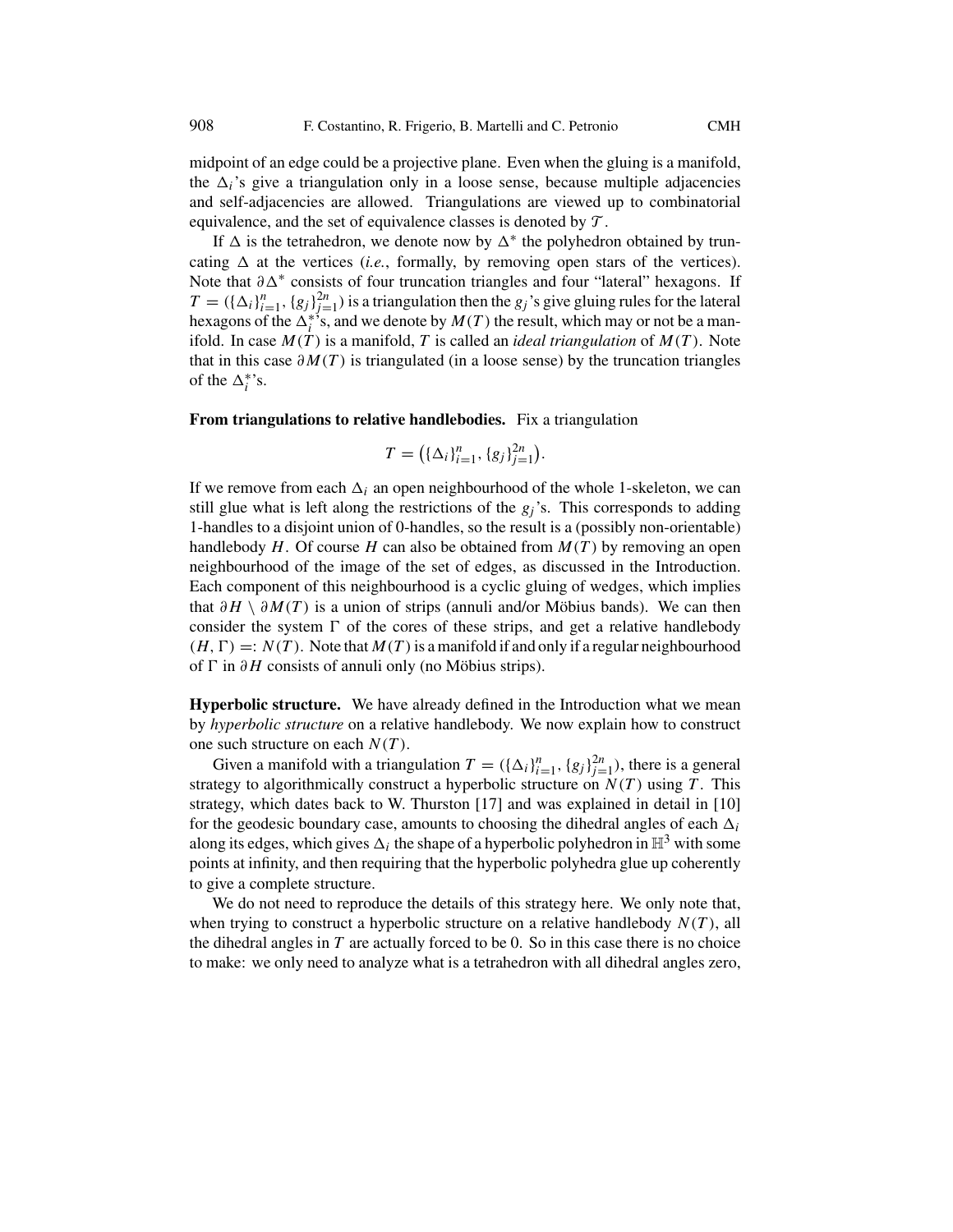<span id="page-6-0"></span>and to show that gluing such objects we get a coherent and complete structure. To accomplish the first task, start with a truncated tetrahedron as in Figure 2-left, with black truncation triangles and white lateral hexagons. Now recall that declaring the dihedral angle along an edge to be 0 geometrically means that the edge disappears into an ideal vertex. The geometric version of the tetrahedron is therefore an ideal octahedron, with a checkerboard coloring of the faces, as in Figure 2-right. Each dihedral angle of the octahedron is  $\pi/2$ , because it is the angle between a (now ideal) truncation triangle and a lateral "hexagon," now degenerated into an ideal triangle. It follows that the octahedron is regular. We denote now by *O* the regular ideal octahedron with checkerboard coloring of the faces as in Figure 2.



Figure 2. A truncated tetrahedron with dihedral angles zero is a regular ideal octahedron.

To understand the gluing geometrically, we note that only the white triangles get glued (in pairs), while the black triangles give the geodesic boundary. Coherence of the structure along the gluings is not an issue, because any two ideal triangles are isometric to each other. Moreover, in the language of [\[10\]](#page-30-0), there are no internal edges, so the gluing automatically gives a (possibly incomplete) hyperbolic structure on  $N(T)$ . However, completeness is automatic when there are no ends based on tori [\[10\]](#page-30-0), so indeed  $N(T)$  is hyperbolic. This already implies Corollary [1.3.](#page-2-0)

To state our next (easy) result we must recall that if *V* is hyperbolic with geodesic boundary and we consider a cusp of *V* based on a strip, then the strip has a well-defined Euclidean structure up to rescaling. If  $(H, \Gamma) = N(T)$  and  $\gamma \in \Gamma$  we can then speak of the Euclidean structure of the strip  $U(\gamma)$  on which the cusp corresponding to  $\gamma$  is of the Euclidean structure of the strip  $U(\gamma)$  on which the cusp corresponding to  $\gamma$  is based. We also recall that *γ* comes from an edge of *T* .

# **Lemma 2.1.** *If γ comes from an edge of valence q then the Euclidean structure of*  $U(\gamma)$  *is obtained from a rectangle* [0*, q*] × [0*,* 1] *by gluing* {0} × [0*,* 1] *to* {*q*} × [0*,* 1]*.*

*Proof.* The cross-section of the octahedron*O* at a vertex is a square, with two opposite black edges and two white edges. As we construct  $U(\gamma)$  we glue together *q* such squares along white edges squares along white edges.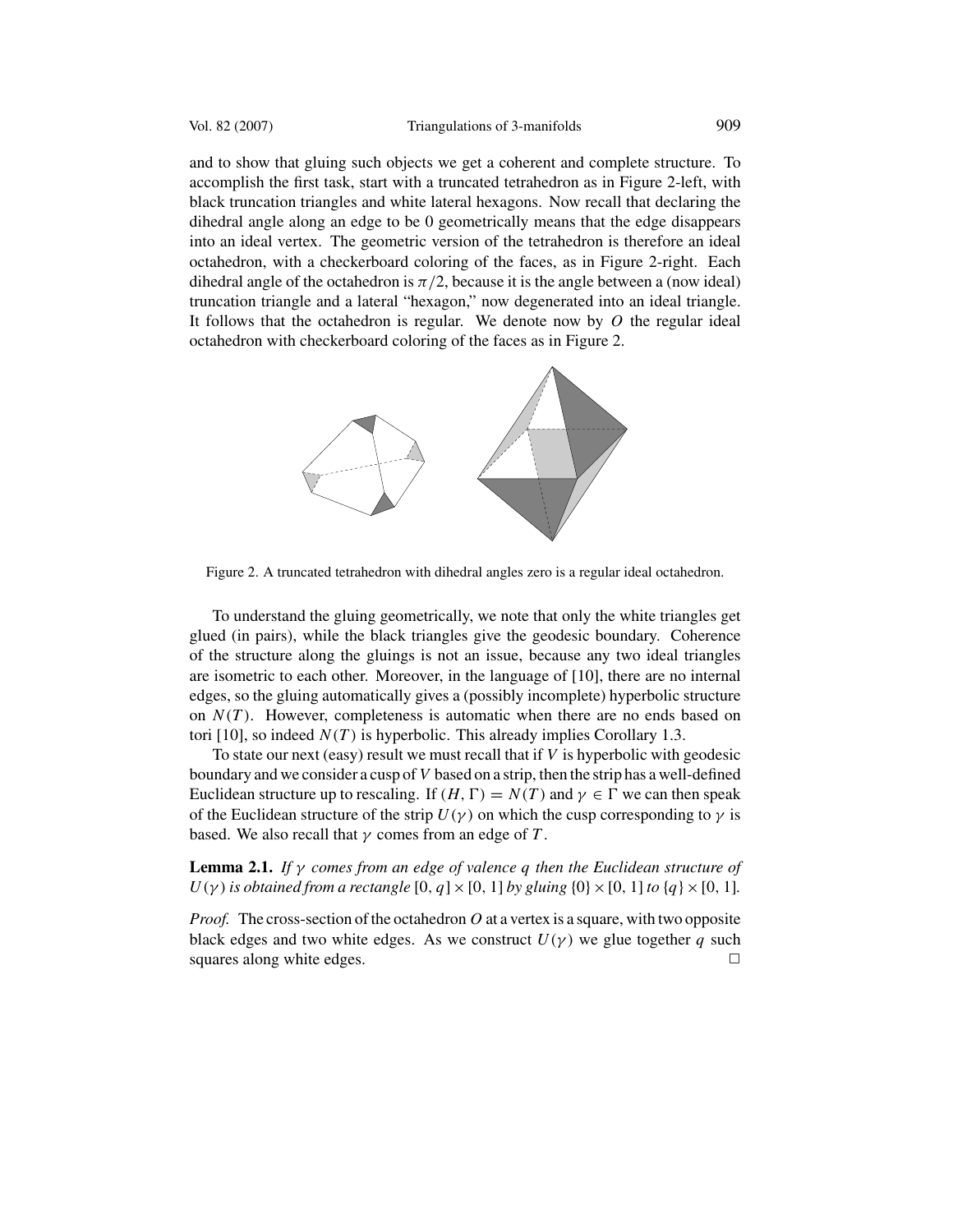<span id="page-7-0"></span>**Canonical decomposition.** In the projective model of  $\mathbb{H}^3$  consider a polyhedron *P* with some ideal and some ultra-ideal vertices, and assume that all the edges of *P* meet the closure of  $\mathbb{H}^3$ . Dual to the ultra-ideal vertices of *P* there are hyperplanes of  $\mathbb{H}^3$ , truncating*P* along which we get the so-called "partially truncated polyhedron" associated to *P*. Kojima [\[14\]](#page-30-0) has shown that a finite-volume hyperbolic 3-manifold *V* with non-empty geodesic boundary has a canonical decomposition  $\mathcal{K}(V)$  into partially truncated polyhedra. Combinatorially,  $\mathcal{K}(V)$  corresponds to a gluing  $({P_i}, {g_i})$  of genuine polyhedra – an obvious extension of our notion of triangulation, where we allow arbitrary polyhedra instead of tetrahedra – and we use the same symbol  $\mathcal{K}(V)$ to denote both the geometric and the combinatorial version of the decomposition. When the cusps of *V* are based on strips only,  $\mathcal{K}(V)$  is actually dual to the cut-locus of *∂V* . We can now establish the following:

**Proposition 2.2.** *If*  $T \in \mathcal{T}$  *then*  $\mathcal{K}(N(T))$  *consists of the regular ideal octahedra employed to construct the hyperbolic structure. In particular,*  $K(N(T))$  *equals T combinatorially.*

*Proof.* Since  $\mathcal{K}(N(T))$  is dual to the cut-locus of  $\partial N(T)$ , it suffices to prove that the latter is obtained by gluing together the cut-loci of the black faces within the individual octahedra  $O$  employed to construct  $N(T)$ . The cut locus of the black faces of *O* is shown in Figure 3-left combinatorially, and in Figure 3-centre geometrically.



Figure 3. Cut locus of the black faces of *O*, and shortest path from a black to a white face.

To prove our result we must show that if  $p \in N(T)$  and q is a point of  $\partial N(T)$ closest to  $p$  then  $p$  and  $q$  belong to the same copy of  $Q$ . If this is not the case, the shortest geodesic from *q* to *p* starts with an arc which leaves a black face of a copy of *O* orthogonally at *q* and exits from a white face. The shortest such arc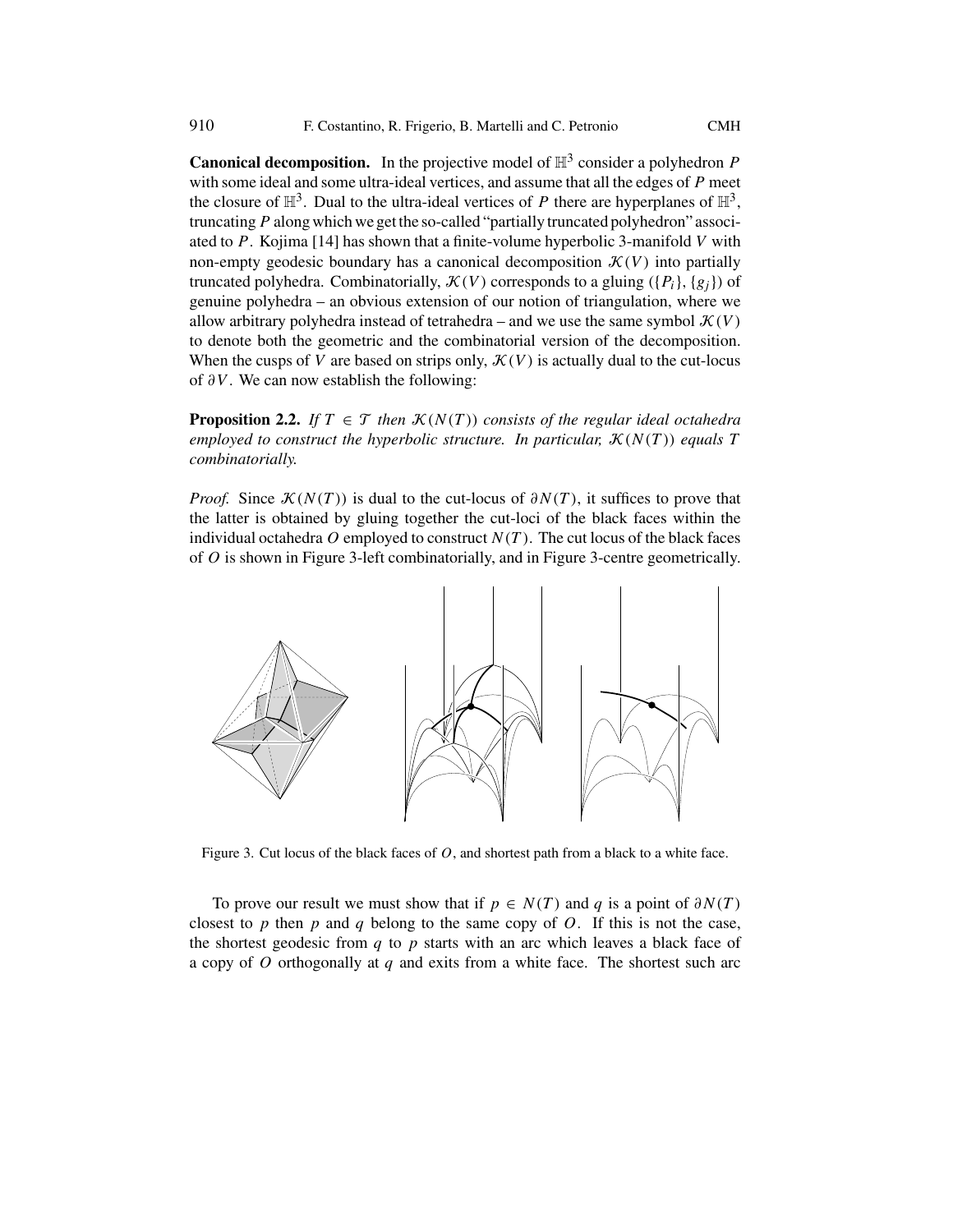joins the centre of a black face to the centre of the opposite white face, as shown in Figure [3-](#page-7-0)right. Comparing with Figure [3-](#page-7-0)centre we see that the arc is at least twice as long as the distance from *p* to the black faces of the copy of *O* in which *p* lies.<br>This of course gives a contradiction This of course gives a contradiction.

An alternative proof of the previous proposition could also be given by computing the *tilts* of the faces of *T* , as explained in [\[10\]](#page-30-0). The proposition readily implies that the map  $T \mapsto N(T)$  is a bijection between  $\mathcal T$  and a set  $\mathcal H$  of hyperbolic relative handlebodies (the main assertion of Theorem [1.1\)](#page-1-0). Moreover  $H$  consists precisely of the hyperbolic manifolds which decompose into copies of the octahedron *O*, with black faces on the boundary and white faces in the interior.

The same result also allows us to prove that a triangulation of a 3-manifold *Y* is determined by its 1-skeleton as a subset of *Y* (Theorem [1.2\)](#page-2-0). To state this precisely, denote by *Y* the space obtained from *Y* by collapsing each component of *∂Y* to a point.<br>Then note that if we have a triangulation of *Y* with ideal vertices at the components Then note that if we have a triangulation of *Y* with ideal vertices at the components of *∂Y* and possibly some non-ideal vertices, then the 1-skeleton of the triangulation is a graph contained in *Y* , well-defined up to isotopy.

**Theorem 2.3.** Let the triangulations  $T_0$  and  $T_1$  have the same 1-skeleton  $J \subset Y$ .<br>Then  $T_0$  and  $T_1$  are isotonic relatively to  $I$ *Then*  $T_0$  *and*  $T_1$  *are isotopic relatively to J.* 

*Proof.* For  $i = 0, 1$  let  $N(T_i) = (H_i, \Gamma_i)$ , and note that both  $(H_0, \Gamma_0)$  and  $(H_1, \Gamma_0)$  can be viewed as the same nair  $(H_1, \Gamma)$  where H is  $\hat{Y}$  minus an onen neighbourhood. 1*)* can be viewed as the same pair  $(H, \Gamma)$ , where *H* is *Y* minus an open neighbourhood of *I* and  $\Gamma$  consists of the meridians of the edges of *I*. Therefore the identity man of of *J* and  $\Gamma$  consists of the meridians of the edges of *J*. Therefore the identity map of  $\hat{V}$  induces a well-defined homeomorphism  $h : (H_0, \Gamma_0) \rightarrow (H_1, \Gamma_1)$ . Moreover the geometric realization of the tetrahedra of  $T_i$  defines on  $H_i \setminus \Gamma_i$  a hyperbolic metric.<br>Mostow's rigidity theorem then gives a homotopy  $(h_i : H_0 \rightarrow H_1)$ , such that *Y* induces a well-defined homeomorphism  $h: (H_0, \Gamma_0) \to (H_1, \Gamma_1)$ . Moreover, the secondition of the tetrahedra of *T*: defines on *H*:  $\Gamma$ : a hyperbolic metric Mostow's rigidity theorem then gives a homotopy  $(h_t: H_0 \to H_1)_{t \in [0,1]}$  such that  $h_0 = h$  and  $h_1$  induces an isometry  $H_0 \setminus \Gamma_0 \to H_1 \setminus \Gamma_1$ , and for all  $t \in [0, 1]$  the following happens: following happens:

$$
h_t(\partial H_0) = \partial H_1, \quad h_t(\Gamma_0) = \Gamma_1, \quad h_t^{-1}(\Gamma_1) = \Gamma_0.
$$

(These facts are not obvious *a priori*. They follow from the construction of the homotopy as a convex combination of two maps defined on the universal cover). Since  $T_i$  is the canonical Kojima decomposition of  $H_i \setminus \Gamma_i$ , we have  $h_1(T_0) = T_1$ .<br>Suppose for a moment that each  $h_i$  is a homeomorphism and  $h_i(\Gamma_0) = \Gamma_i$ . Then we Suppose for a moment that each  $h_t$  is a homeomorphism and  $h_t(\Gamma_0) = \Gamma_1$ . Then we can use the natural identification  $\widehat{Y} \setminus I \cong H \setminus \Gamma$ , and extend *h*, to a homeomorphism can use the natural identification  $\hat{Y} \setminus J \cong H_i \setminus \Gamma_i$  and extend  $h_t$  to a homeomorphism of  $\hat{Y}$  such that  $h_t(I) = I$  thus getting the desired isotopy between  $T_0$  and  $T_1$ . The of  $\hat{Y}$  such that  $h_t(J) = J$ , thus getting the desired isotopy between  $T_0$  and  $T_1$ . The rest of the proof is devoted to proving that  $(h_t)_{t\geq 0}$  is can indeed be replaced by an rest of the proof is devoted to proving that  $(h_t)_{t \in [0,1]}$  can indeed be replaced by an  $\frac{1}{2}$  isotopy mapping  $\Gamma_0$  to  $\Gamma_1$  for all *t*.<br>  $\Delta$  result of Waldhausen [19]

A result of Waldhausen [\[19,](#page-30-0) Theorem 7.1] implies that there exists an isotopy  $(h'_t: H_0 → H_1)_{t \in [0,1]}$  such that  $h'_0 = h_0 = h$  and  $h'_1 = h_1$ . Note that the trace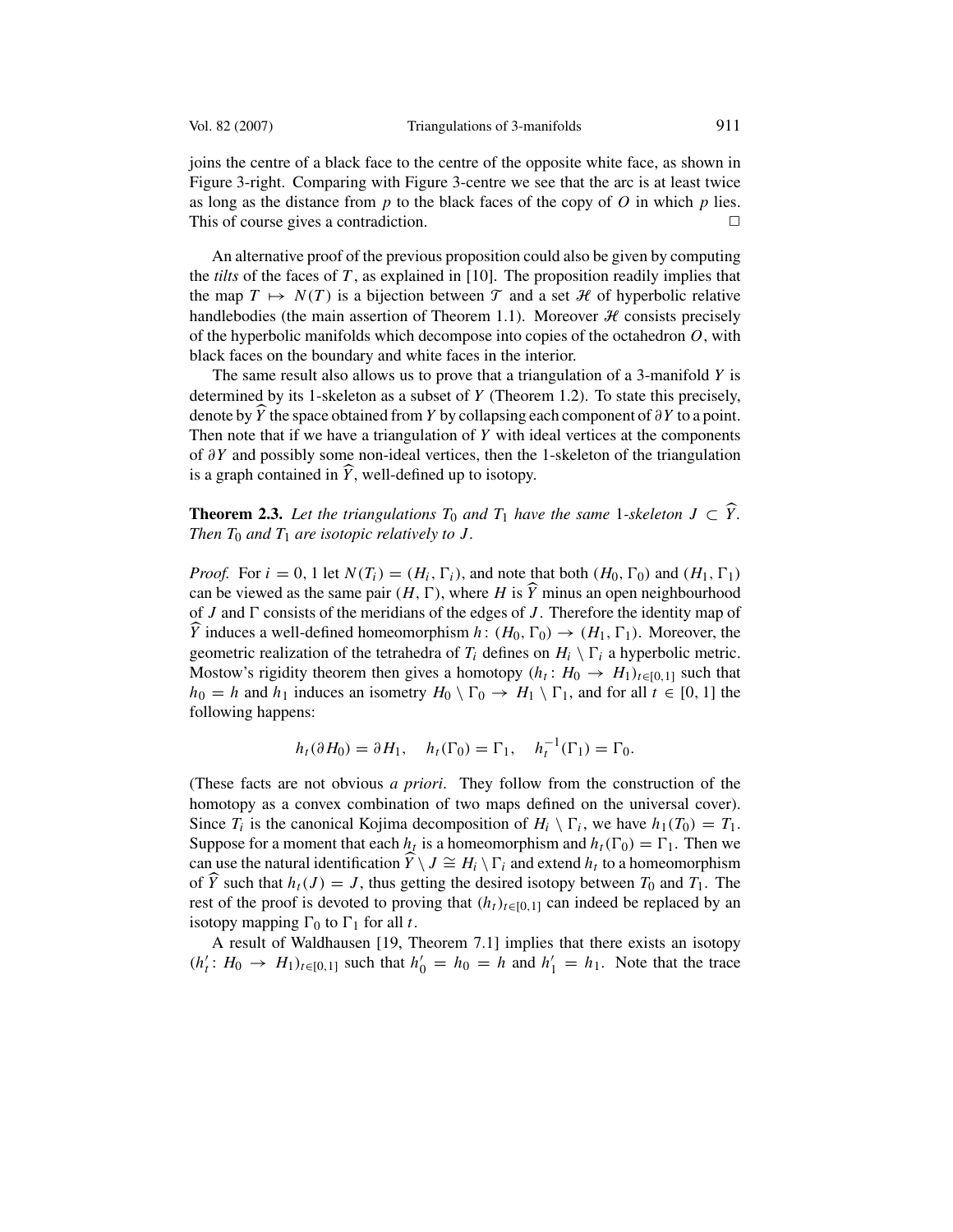*f*<sub>t</sub> of *h*<sub>t</sub><sup>*t*</sup> on *∂H*<sub>0</sub> need not map  $\Gamma_0$  to  $\Gamma_1$ , so  $(h'_t)_{t \in [0,1]}$  is not the desired isotopy vet. To modify it, we return to the initial  $(h_t)$ , so u and for  $i = 0, 1$  we define yet. To modify it, we return to the initial  $(h_t)_{t\in[0,1]}$  and for  $j=0,1$  we define  $f_i: \partial H_0 \to \partial H_1$  as the restriction of  $h_i$ . Now recall that surface homeomorphisms which are homotopic relatively to the boundary are in fact isotopic [\[6\]](#page-29-0). Using this fact one easily sees that  $f_0$  and  $f_1$  embed into an isotopy  $(f_t: \partial H_0 \to \partial H_1)_{t \in [0,1]}$ such that  $f_t(\Gamma_0) = \Gamma_1$  for all  $t \in [0, 1]$ .<br>We have constructed two paths (*f*)

We have constructed two paths  $(f_t')_{t \in [0,1]}$  and  $(f_t)_{t \in [0,1]}$  of homeomorphisms  $\lambda \to \lambda H$ , with the same ends. Now recall that the space of isotopically trivial  $\partial H_0 \to \partial H_1$ , with the same ends. Now recall that the space of isotopically trivial automorphisms of a closed hyperbolic surface is simply connected [\[5\]](#page-29-0). Therefore, if we denote by  $H'_i$  the handlebody obtained from  $H_i$  by attaching an external collar,<br>we can attach to  $h' : H_0 \to H_1$  a product man between the collars getting a certain we can attach to  $h'_t$ :  $H_0 \to H_1$  a product map between the collars, getting a certain  $h'' \colon H' \to H'$  whose trace on the boundary is f.  $h_t''$ :  $H_0' \rightarrow H_1'$  whose trace on the boundary is  $f_t$ .<br>Since  $f_t(F_0) = F_t$ , up to identifying  $H'$  to

Since  $f_t(\Gamma_0) = \Gamma_1$ , up to identifying  $H'_i$  to  $H_i$ , the isotopy  $(h''_t)_{t \in [0,1]}$  is now desired one. To be completely formal and make sure that  $h'' = h_i$  for  $i = 0, 1$ the desired one. To be completely formal and make sure that  $h''_j = h_j$  for  $j = 0, 1$ <br>one should at the beginning slightly perturb  $h_0$  and choose internal collars of  $\partial H_i$  on one should at the beginning slightly perturb *<sup>h</sup>*<sup>0</sup> and choose internal collars of *∂Hi* on which  $h_0$  and  $h_1$  behave as products, and then identify  $H'_i$  to  $H_i$  just by rescaling the two-sided collar of  $\partial H_i$  in  $H'_i$  to its one-sided collar in  $H_i$ two-sided collar of  $\partial H_i$  in  $H'_i$  to its one-sided collar in  $H_i$ .

**Hyperbolic volume.** Of course each element of  $\mathcal{H}_n$  (a relative handlebody of the form  $N(T)$  with  $T \in \mathcal{T}_n$ ) has volume  $n \cdot v_O$ , where  $v_O$  is the volume of the hyperbolic regular ideal octahedron. Moreover  $v_O = 8\Lambda(\pi/4) \approx 3.66386$ , as first computed by Milnor in [\[17\]](#page-30-0).

If  $T \in \mathcal{T}_n$  then the numbers of 0- and 1-handles used to construct  $N(T)$  are respectively *n* and  $2n$ , so  $N(T)$  has genus  $n + 1$  and its boundary has Euler characteristic  $-2n$ . Miyamoto [\[16\]](#page-30-0) has shown that  $\mathcal{H}_n$  is precisely the set of hyperbolic manifolds *Y* having minimal volume among those with  $\chi(\partial Y) = -2n$ . Therefore:

**Corollary 2.4.** <sup>H</sup>*n consists of the hyperbolic relative handlebodies of minimal volume among those based on a handlebody of genus*  $n + 1$ .

**Complexity.** We now turn to the pant-meridinal complexity defined in the Introduction, establishing all the remaining assertions of Theorem [1.1.](#page-1-0)

If  $T \in \mathcal{T}_n$  and  $N(T) = (H, \Gamma)$ , consider first the 2*n* meridinal discs of the 1-han-<br>sused to construct H. These discs cut H into a union of "tetranods" as shown dles used to construct *H*. These discs cut *H* into a union of "tetrapods" as shown in Figure [4.](#page-10-0) Note that  $\Gamma$  meets the boundary of each disc in three points. To get a<br>decomposition as in the definition of  $c(\Gamma)$  we need to cut each tetranod along another decomposition as in the definition of  $c(\Gamma)$  we need to cut each tetrapod along another disc. There are three non-isotopic but equivalent discs one could choose, and each disc. There are three non-isotopic but equivalent discs one could choose, and each meets  $\Gamma$  in 4 points. This decomposition gives the estimate  $c(\Gamma) \leq 10n$ .<br>We now claim that if  $(H, \Gamma)$  is hyperbolic and H has genus  $n+1$  then c

We now claim that if  $(H, \Gamma)$  is hyperbolic and *H* has genus  $n+1$  then  $c(\Gamma) \geq 10n$ . Assume the contrary and pick a family of discs which decomposes *H* into solid pairs of pants and meets  $\Gamma$  in less than 10*n* points. Then there must exist one solid pair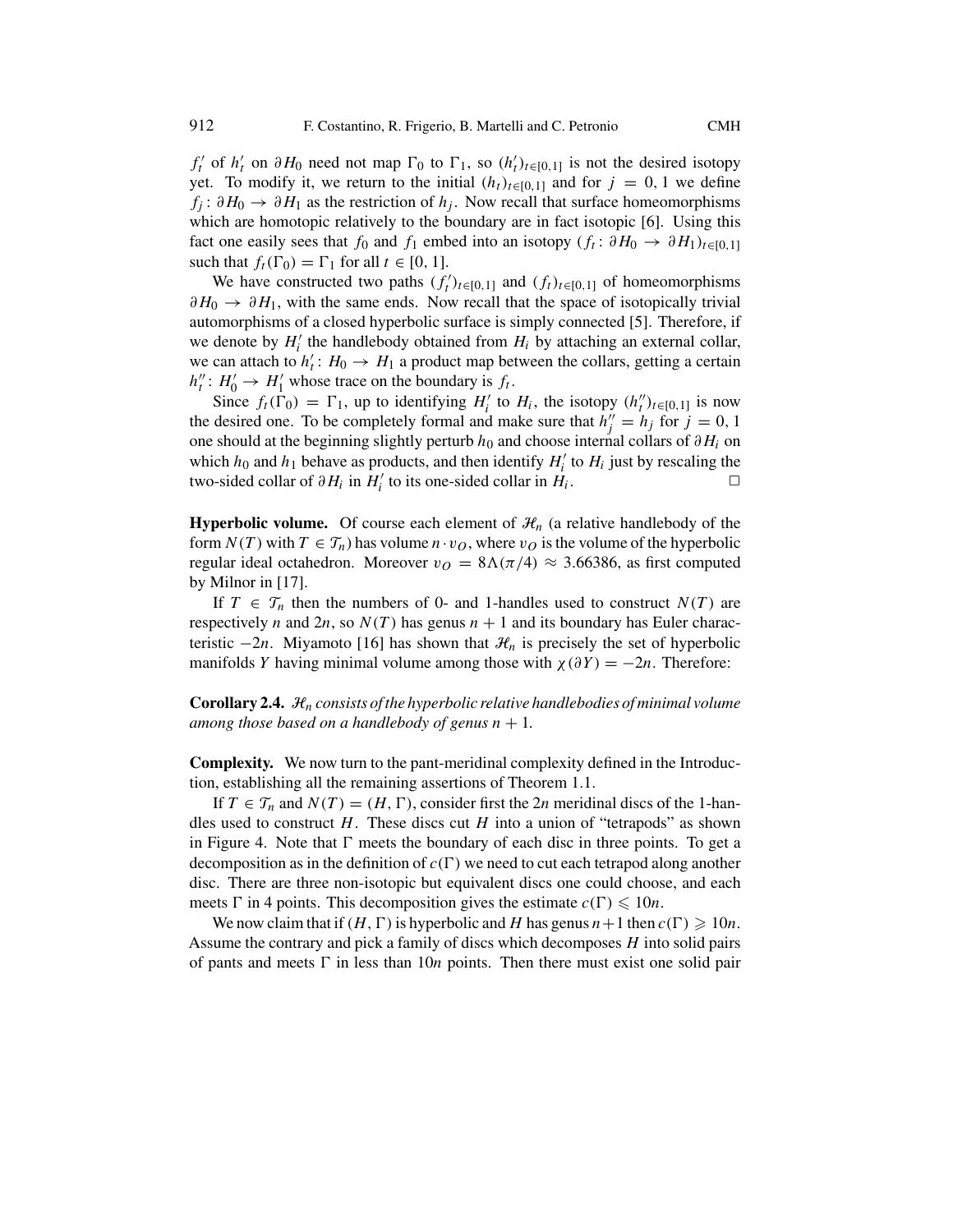<span id="page-10-0"></span>

Figure 4. A tetrapod.

of pants whose three meridinal discs meet  $\Gamma$  in  $k < 10$  points. But *k* is even, so  $k < 8 < 9 - 3 \times 3$  whence there is one disc meeting  $\Gamma$  in  $h < 2$  points. Depending  $k \leq 8 < 9 = 3 \times 3$ , whence there is one disc meeting  $\Gamma$  in  $h \leq 2$  points. Depending<br>on whether *h* is 0, 1, or 2, this disc gives either a houndary-compressing disc in on whether *h* is 0, 1, or 2, this disc gives either a boundary-compressing disc in  $(H, \Gamma)$ , or an essential annulus in the double of  $(H, \Gamma)$ . Since  $(H, \Gamma)$  and its double<br>are hyperbolic, we get a contradiction  $(H, \Gamma)$ , or a disc compressing a toric (or Klein bottle) cusp in the genuine double of *(H, -*are hyperbolic, we get a contradiction.

We are left to show that a hyperbolic relative handlebody  $(H, \Gamma)$  with *H* of genus<br>  $\cdot 1$  and  $c(\Gamma) = 10n$  arises as  $N(T)$  for some triangulation *T*. Let us consider the  $n + 1$  and  $c(\Gamma) = 10n$  arises as  $N(T)$  for some triangulation *T*. Let us consider the decomposition of *H* into solid pairs of pants which realizes the minimum  $c(\Gamma)$ . By decomposition of *H* into solid pairs of pants which realizes the minimum  $c(\Gamma)$ . By what already proved, for every pair of pants in the decomposition there are two discs meeting  $\Gamma$  in three points, and one disc meeting  $\Gamma$  in four points. It is now easy to show that there is only one such configuration such that the number of intersections show that there is only one such configuration such that the number of intersections between  $\Gamma$  and the discs cannot be reduced, whence the conclusion at once.

## **3. Mirrored relative handlebodies**

In this section we study the class  $\mathcal D$  of hyperbolic 3-manifolds obtained by the mirroring construction applied to the elements of  $\mathcal{H} = N(\mathcal{T})$ , as described in the Introduction. The class  $D$  was first defined in [\[4\]](#page-29-0).

**Spaces associated to triangulations.** There is a common idea underlying the construction of the sets  $H$  and  $D$  of manifolds in one-to-one correspondence with the set  $T$  of triangulations. It consists in choosing a topological or geometric block  $B$ with four distinguished subsets called *faces*, so that *B* has the same symmetries as the tetrahedron, and in a procedure that translates a combinatorial pairing between faces of tetrahedra into a homeomorphism between "faces" of the corresponding blocks *B*. Using this procedure we associate to a triangulation *T* a space  $\Theta(T, B)$  obtained<br>by gluing along faces some copies of *B* according to the combinatories of *T*. For by gluing along faces some copies of *B* according to the combinatorics of *T* . For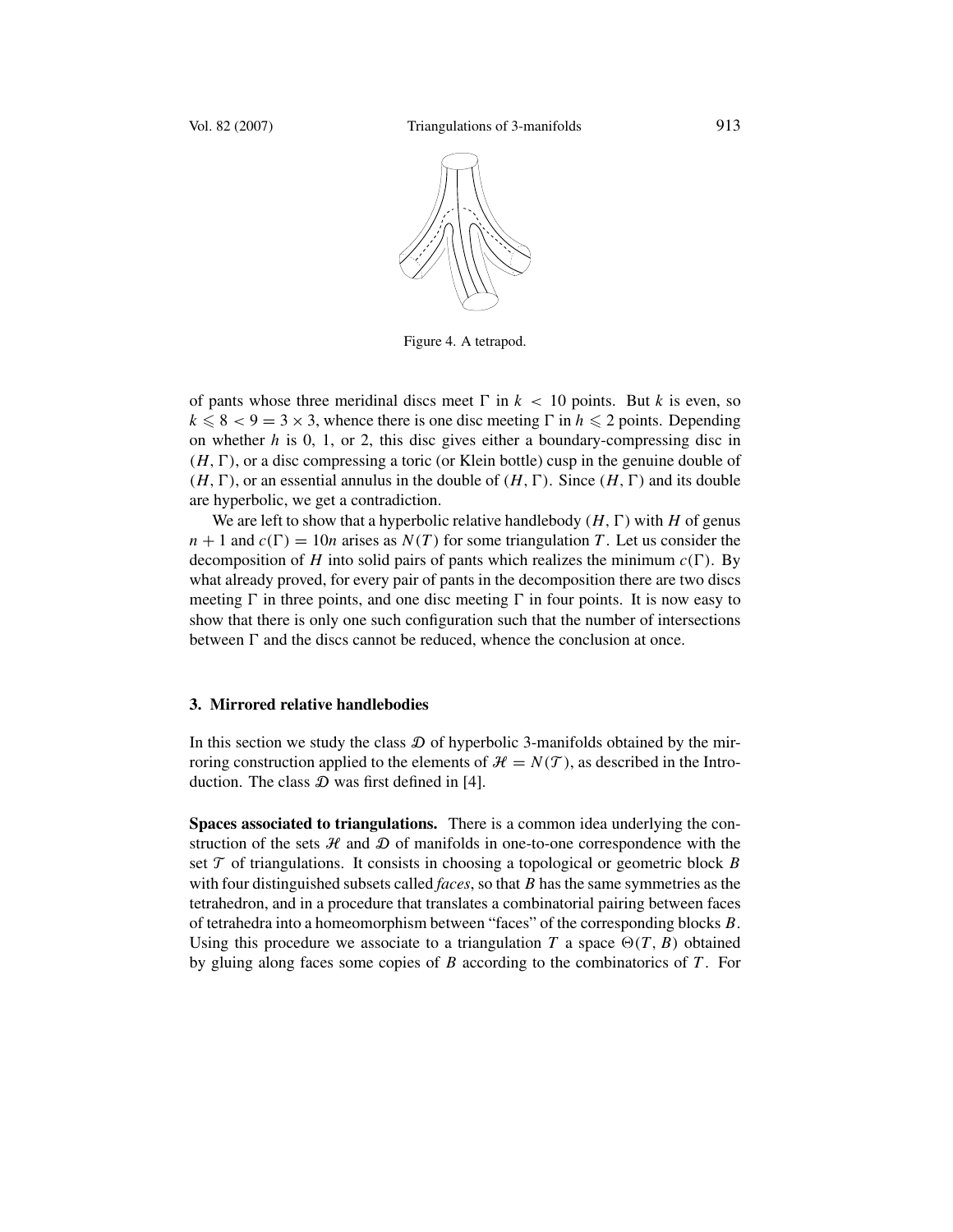<span id="page-11-0"></span>

Figure 5. From a triangulation to the dual special polyhedron.

several choices of *B* we can then prove that the topology or geometry of  $\Theta(T, B)$ <br>determines *T* uniquely determines *T* uniquely.

We describe now four examples of blocks *B*.

- Take  $\Delta$  itself as *B*, with tautological faces and gluing procedure. Then  $\Theta(T, \Delta)$  is the support  $|T|$  of  $T$ : is the support  $|T|$  of  $T$ ;
- Within each of the four triangular faces of the tetrahedron  $\Delta$  consider the Yshaped dual graph, and take *B* as the cone from the centre of  $\Delta$  over the union of these fourY-shaped graphs, which are defined to be the faces of *B*, see Figure 5. Face-pairings induce homeomorphisms between the corresponding Y-shaped graphs, and the resulting space  $\Theta(T, B)$  is a *special polyhedron*  $P(T)$  called<br>the *dual* of  $T$ the *dual* of *T* ;
- Take as  $B$  the regular ideal octahedron  $O$  as in Figure [2-](#page-6-0)right, with white triangles as faces. Also here, face-pairings induce isometries between white triangles. The resulting metric space  $\Theta(T, O)$  is then isometric to  $N(T)$ , as shown in Section 2: Section [2;](#page-4-0)
- Take as *B* the block *K* defined by mirroring *O* in the black triangles. This block was already considered in [\[2\]](#page-29-0), and it was described above in Figure [1.](#page-1-0) The white triangles of *O* glue up to 4 geodesic thrice-punctured spheres, which we define to be the faces of *K*. By Proposition [2.2,](#page-7-0) the isometry group of *K* is

{isometries of *O* preserving colourings}  $\times \mathbb{Z}/_{2\mathbb{Z}} \cong \mathfrak{S}_4 \times \mathbb{Z}/_{2\mathbb{Z}}$ 

where the non-trivial element of  $\mathbb{Z}/_{2\mathbb{Z}}$  exchanges the two mirror copies of *O*.

We fix an arbitrary orientation on *B* and note that a face-pairing induces a correspondence between two thrice-punctured spheres, together with a bijection between their triples of punctures. We then glue the thrice-punctured spheres via the unique orientation-reversing isometry matching this bijection. The resulting space  $\Theta(T, K)$  is oriented, and it is not hard to check that it is actually<br>isometric to the manifold  $D(T)$ , the orientable "double" of  $N(T)$  defined in the isometric to the manifold  $D(T)$ , the orientable "double" of  $N(T)$  defined in the Introduction.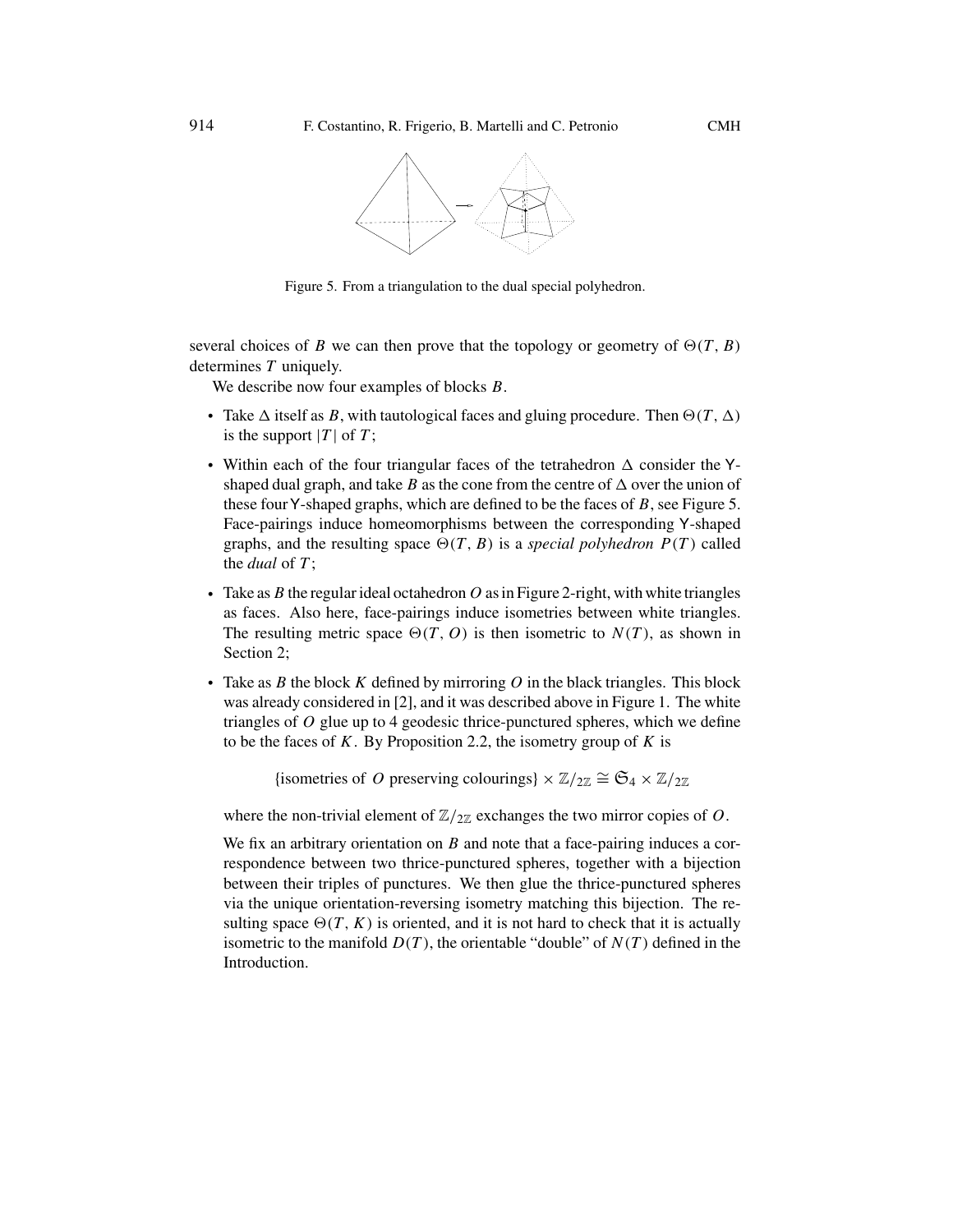<span id="page-12-0"></span>

It is a striking fact that, although  $|T|$  does not determine  $T$ , the topology of the other spaces  $P(T)$ ,  $N(T)$ , and  $D(T)$  does indeed determine *T*. This is easy for  $P(T)$ , it was shown in Section [2](#page-4-0) for  $N(T)$ , and it is proved below for  $D(T)$ :

#### **Theorem 3.1.** *The map*  $D: \mathcal{T} \rightarrow \mathcal{D}$  *is bijective.*

As a preliminary to the proof of this result, note that *D(T )* is a cusped orientable finite-volume hyperbolic 3-manifold without boundary. Its volume is  $2v<sub>O</sub>$  times the number of tetrahedra of *T*, *i.e.* twice the volume of  $N(T)$ . The cusps of  $D(T)$  and  $N(T)$  correspond to the edges of T, and the geometry of a cusp of  $D(T)$  is determined by the geometry of the corresponding cusp in  $N(T)$ , which is a Euclidean annulus or Möbius band. Now recall that in general, if *V* is an orientable hyperbolic 3-manifold with cusps, a *horospherical cusp neighbourhood*  $\Theta$  of V is a union of disjoint open subsets of *V*, one in each cusp, which lift to open horoballs in  $\mathbb{H}^3$ . Note that  $\partial \mathcal{O}$  is a family of immersed Euclidean tori which intersect each other and self-intersect at most tangentially. The following result is an easy consequence of Lemma [2.1.](#page-6-0)

**Corollary 3.2.** *Let*  $T \in \mathcal{T}$  *and let*  $\mathcal{O}(T)$  *be the horospherical cusp neighbourhood*  $\alpha$  *defined in Figure* 6*. Then*  $\mathcal{O}(T)$  *is maximal. Moreover, if a component*  $E$  *of*  $\partial \mathcal{O}(T)$ *bounds a cusp which corresponds to an edge of T with valence q, then E is a Euclidean torus of area* <sup>2</sup>*q and geometric shape as described in Figure* [7](#page-13-0)*.*



Figure 6. The horospherical cusp neighbourhood of  $D(T)$  given by *T*. The decomposition of  $D(T)$  into blocks  $K$ , and hence into octahedra, gives a horospherical cusp neighbourhood of  $D(T)$ , constructed by taking in each octahedron the horospherical neighbourhoods of the vertices shown here. Each such neighbourhood has volume equal to 1*/*2 and is based on a unitary Euclidean square.

For the proof of Theorem 3.1 and later in Section [5](#page-24-0) we will need to refer to certain specific triangulations  $T_1$ ,  $T_2$ ,  $T_3^{(k)}$ , and  $T_4^{(k)}$  for  $k \ge 1$ . The first two are defined in Figure [8-](#page-13-0)left and centre, while  $T_3^{(k)}$  (respectively,  $T_4^{(k)}$ ) is obtained from the triangulation  $T_5^{(k)}$  of Figure [8-](#page-13-0)right by matching  $(a, b, c)$  to  $(\alpha, \beta, \gamma)$  (respectively,  $(\alpha, \gamma, \beta)$ ).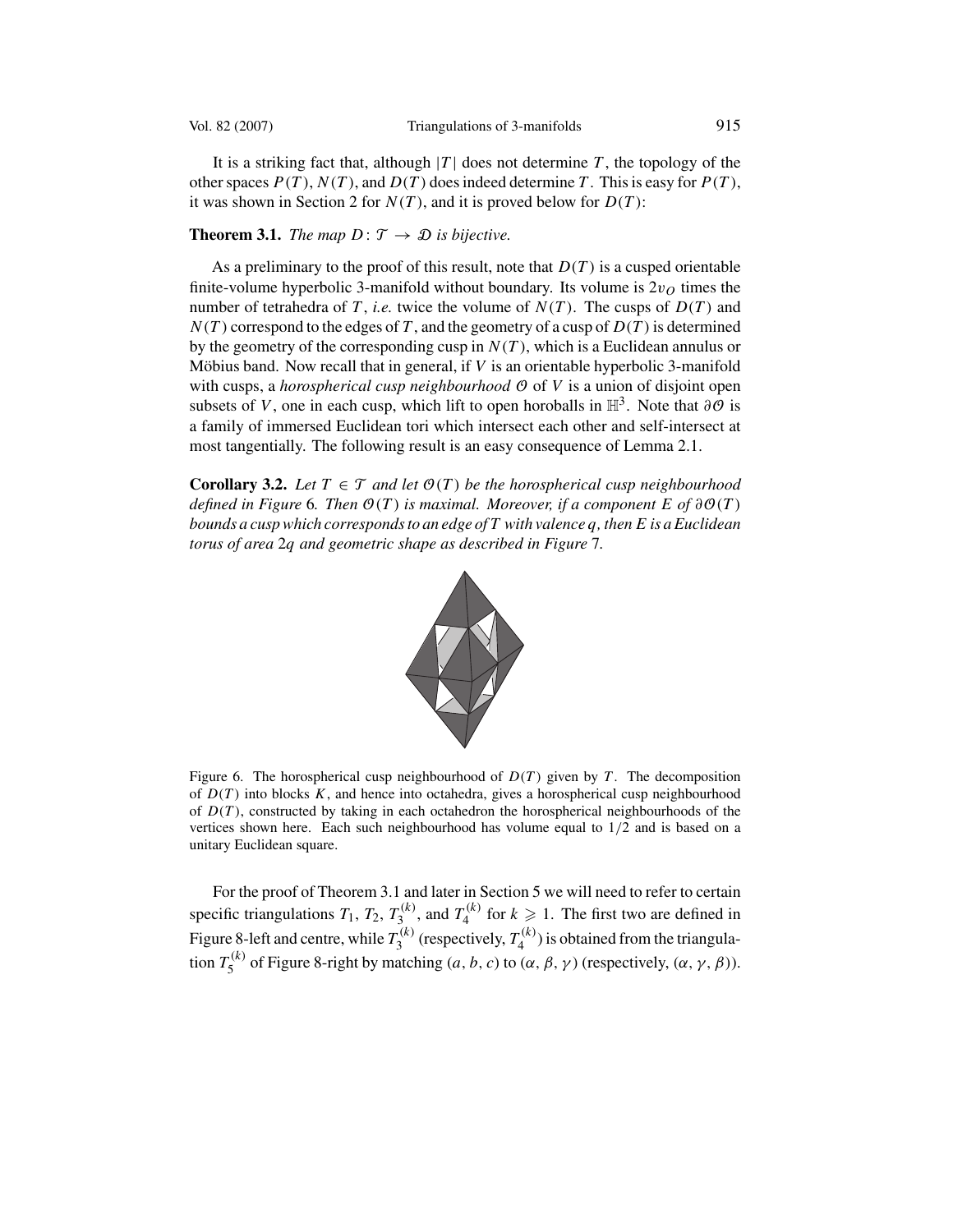

<span id="page-13-0"></span>Figure 7. Shape of a boundary component of the horospherical cusp neighbourhood of *D(T )*. The rectangle occurs if the corresponding cusp of  $N(T)$  is orientable, the rhombus if it is nonorientable.



Figure 8. Particular triangulations. The picture describes the dual special polyhedron by means of the attaching circles of the regions to the singular set.

Both  $T_3^{(k)}$  and  $T_4^{(k)}$  contain *k* tetrahedra. As an easy application of Corollary [3.2](#page-12-0) one can now show the following:

**Corollary 3.3.** For  $j = 3, 4$  and  $k \ge 1$  the manifolds  $D(T_j^{(k)})$  are pairwise non-homeomorphic *homeomorphic.*

We also note that  $D(T_1)$  is a rather remarkable manifold. For instance, one can see that it is the complement in  $S<sup>3</sup>$  of the link shown in Figure 9, and that its isometry group, which has 64 elements, acts as the dihedral group *<sup>D</sup>*<sup>4</sup> on the cusps.



Figure 9. A link in *S*<sup>3</sup>

The proof of Theorem [3.1](#page-12-0) is an immediate consequence of the following:

**Proposition 3.4.** *Let V be an orientable cusped hyperbolic* <sup>3</sup>*-manifold.*

(1) *Every decomposition of V into blocks K arises from a unique triangulation T such that*  $V = D(T)$ *;*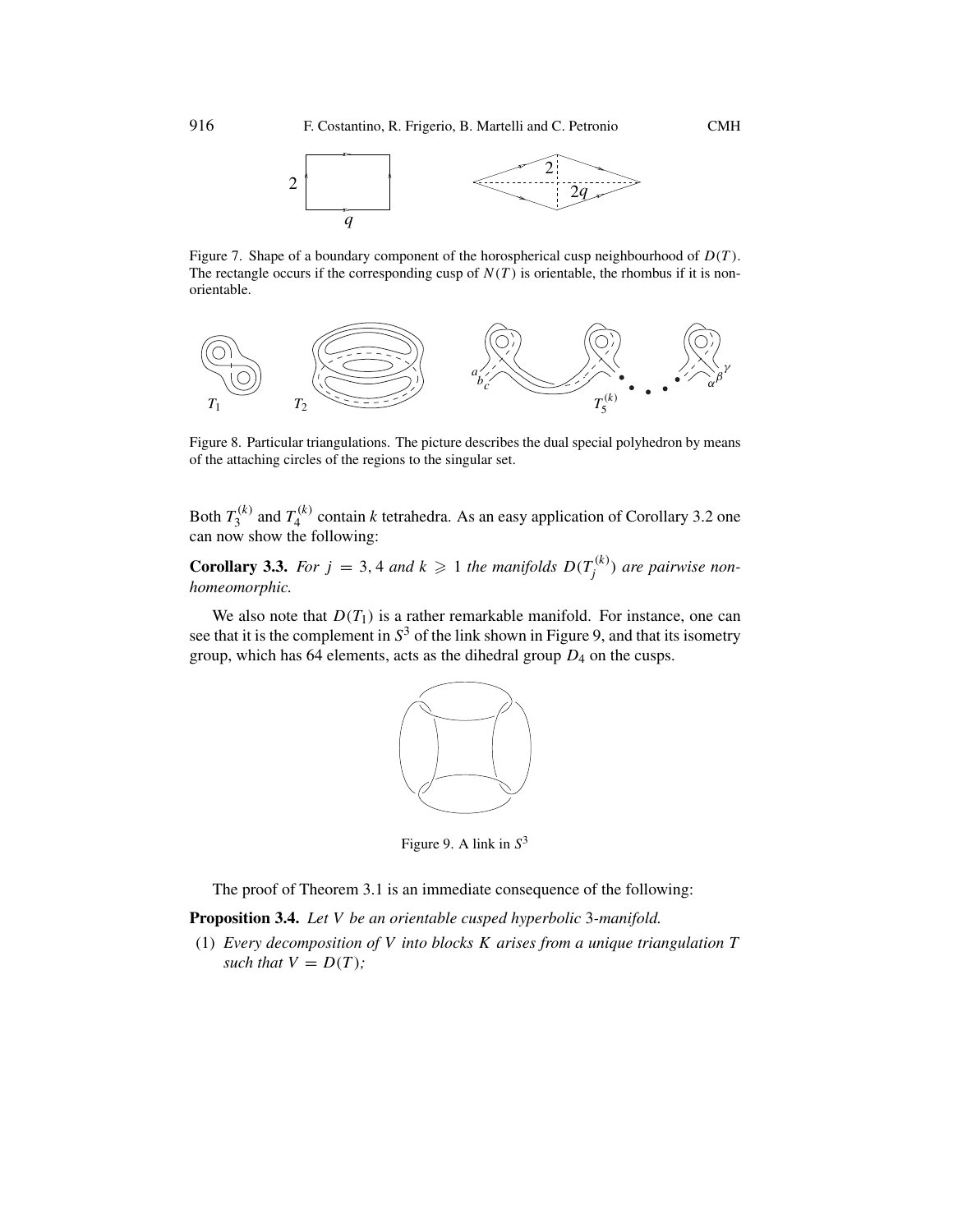<span id="page-14-0"></span>

- (2) If  $V \notin \{D(T_1), D(T_2), D(T_3^{(k)}), D(T_4^{(k)}) : k \geq 1\}$  then the decomposition of  $V$  into blocks  $K$  is unique: *V into blocks K is unique;*
- (3) If  $V \in \{D(T_1), D(T_2), D(T_3^{(k)}), D(T_4^{(k)}) : k \geq 1\}$  then *V* has distinct decompositions into blocks *K*, but they grise from combinatorially equivalent *compositions into blocks K, but they arise from combinatorially equivalent triangulations.*

*Proof of* [3.4.](#page-13-0) The first assertion is easy: in a decomposition of *V* into blocks *K* all the gluings are orientation-reversing isometries, and the set of these isometries corresponds bijectively to  $\mathfrak{S}_4 \cong \text{Aut}(\Delta)$ . Therefore the procedure described above to pass from *T* to  $\Theta(T, K) = D(T)$  can be reversed, and we are done.<br>We establish assertions (2) and (3) at the same time, the proof of the

We establish assertions (2) and (3) at the same time, the proof of the latter being an easy by-product of the proof of the former. We give two different arguments, one analyzing the positions of geodesic thrice-punctured spheres in *V* , and one using the Epstein–Penner decomposition.

For the first proof, assume that *V* has two distinct decompositions  $\rho$  and  $\rho'$  into blocks *K*, arising from triangulations *T* and *T'*. We must show that *T* and *T'* are isomorphic to seek other and to spe of *T*. *T*. *T*<sup>(k)</sup> *T*<sup>(k)</sup> *L* > 1. Note first that *T*. isomorphic to each other and to one of  $T_1, T_2, T_3^{(k)}, T_4^{(k)}, k \geq 1$ . Note first that *T* and *T'* must have the same number *n* of tetrahedra. For the sake of simplicity we first and *T'* must have the same number *n* of tetrahedra. For the sake of simplicity we first<br>assume  $n > 1$ . Later we will sketch how to treat the easy case of triangulations with assume  $n > 1$ . Later we will sketch how to treat the easy case of triangulations with a single tetrahedron.

Remark now that the decompositions  $\rho$  and  $\rho'$  are made along 2*n* geodesic thricepunctured spheres, and let  $S_1, \ldots, S_{2n}$  be those giving  $\rho$ . Since  $\rho' \neq \rho$  there is another such sphere S' distinct from the  $S_i$ 's. Our first aim is to analyze how S' can intersect the *Si*'s. Before proceeding, note that the thrice-punctured sphere has a unique hyperbolic structure, and it contains precisely 6 complete simple geodesics.

Since *S'* and  $\bigcup S_i$  are geodesic surfaces, they intersect transversely in a disjoint<br>on  $\lambda$  of geodesic lines. Therefore  $\lambda$  as a subset of *S'* gives one of the configurations union  $\lambda$  of geodesic lines. Therefore  $\lambda$  as a subset of *S'* gives one of the configurations  $(A)$ – $(G)$  shown in Figure 10.



Figure 10. Disjoint systems of geodesics in the thrice-punctured sphere.

Cutting  $S'$  along  $\lambda$  we then get one or two of the surfaces shown in Figure [11,](#page-15-0) and each such surface must be contained in one of the blocks *K* arising from *T* . We now note that  $\lambda$  is a union of geodesics also in  $\bigcup S_i$ , and  $S_i$  is the double of one of the white faces of the octahedron O. It readily follows that the intersection between the white faces of the octahedron *O*. It readily follows that the intersection between *S'* and each white triangle is either an edge or a height (the bisecant of a corner) of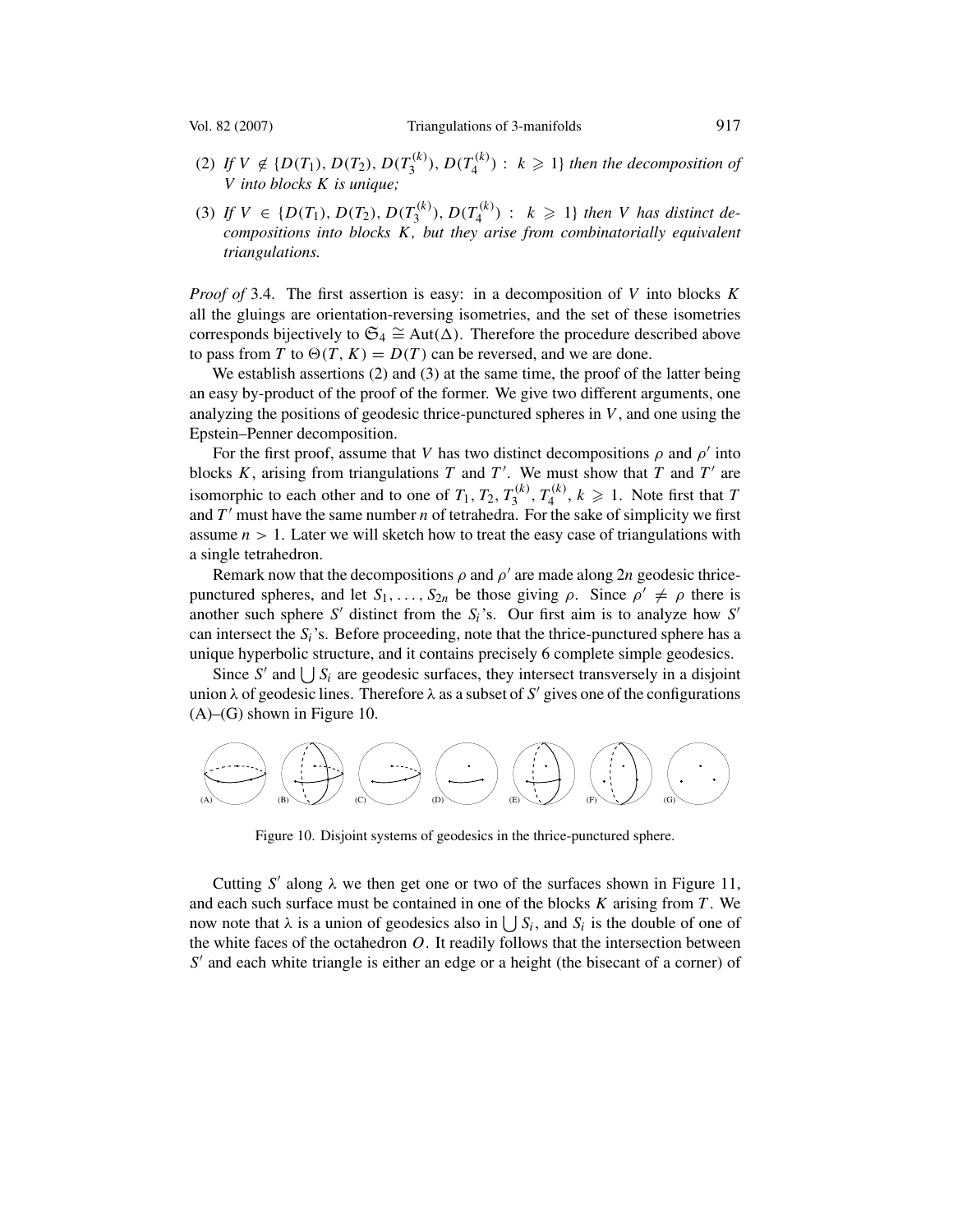<span id="page-15-0"></span>

Figure 11. Surfaces obtained cutting *S'* along λ.

the triangle. Combining this fact with the remark that  $S' \setminus \lambda$  contains at most two components as in Figure 11, we see that the intersection between  $S'$  and each of the blocks *K* is empty or as in Figure 12.



Figure 12. The intersection between  $S'$  and one of the blocks  $K$ . In all four cases we are only showing the octahedron *O* of which *K* is the double. In cases (I)–(III) the intersection  $S' \cap K$ is contained in  $O$ , while in case (IV) it contains another similar quadrilateral in the mirror copy of *O*.

The components of  $S' \cap K$  which appear in Figure 12 are either ideal squares, or ideal triangles, or punctured ideal bigons. It follows that, among the configurations of  $\lambda$  on S' shown in Figure [10,](#page-14-0) only cases (A)–(D) are possible. Moreover case (A) can be realized either by two triangles of type  $(I)$  in different blocks  $K$ , or by a pair of triangles of type  $(II)$  in one block. We call these configurations  $(A')$  and  $(A'')$ respectively. In a similar way we have cases  $(B')$  and  $(B'')$ , while case  $(C)$  can only arise from one square of type (III), and case (D) only from a pair of quadrilaterals of type (IV).

We now prove that the existence of a thrice-punctured sphere  $S'$  of one of the types  $(A')$ ,  $(A'')$ ,  $(B')$ ,  $(B'')$ ,  $(C)$ , or  $(D)$  forces a portion of *T* (or the whole of it) to have some definite shape. For instance in case  $(A')$  there must be two blocks *K* to have some definite shape. For instance, in case  $(A')$  there must be two blocks  $K$  with gluings between their boundary thrice-punctured spheres that induce the edgewith gluings between their boundary thrice-punctured spheres that induce the edgeidentifications of Figure [13.](#page-16-0) Since gluings are orientation-reversing, the edge marked with a single arrow forces the gluing  $(v_0, v_1, v_2) \rightarrow (w'_0, w'_1, w'_2)$ , where  $(v_0, v_1, v_2)$ <br>is a white triangle of the octahedron on the left and  $(w'_1, w'_2)$  is the mirror image is a white triangle of the octahedron on the left, and  $(w_0^{\prime}, w_1^{\prime}, w_2^{\prime})$  is the mirror image<br>of  $(w_0, w_1, w_2)$  in the companion of the octahedron on the right. Similarly we must of  $(w_0, w_1, w_2)$  in the companion of the octahedron on the right. Similarly we must have gluings  $(v_0, v_3, v_4) \rightarrow (w'_0, w'_3, w'_4)$  and  $(v_5, v_1, v_4) \rightarrow (w'_5, w'_1, w'_4)$ . It easily follows that T contains a subtriangulation  $T_c$  as in Figure 14. A long but straightfollows that *T* contains a subtriangulation  $T_6$  as in Figure [14.](#page-16-0) A long but straight-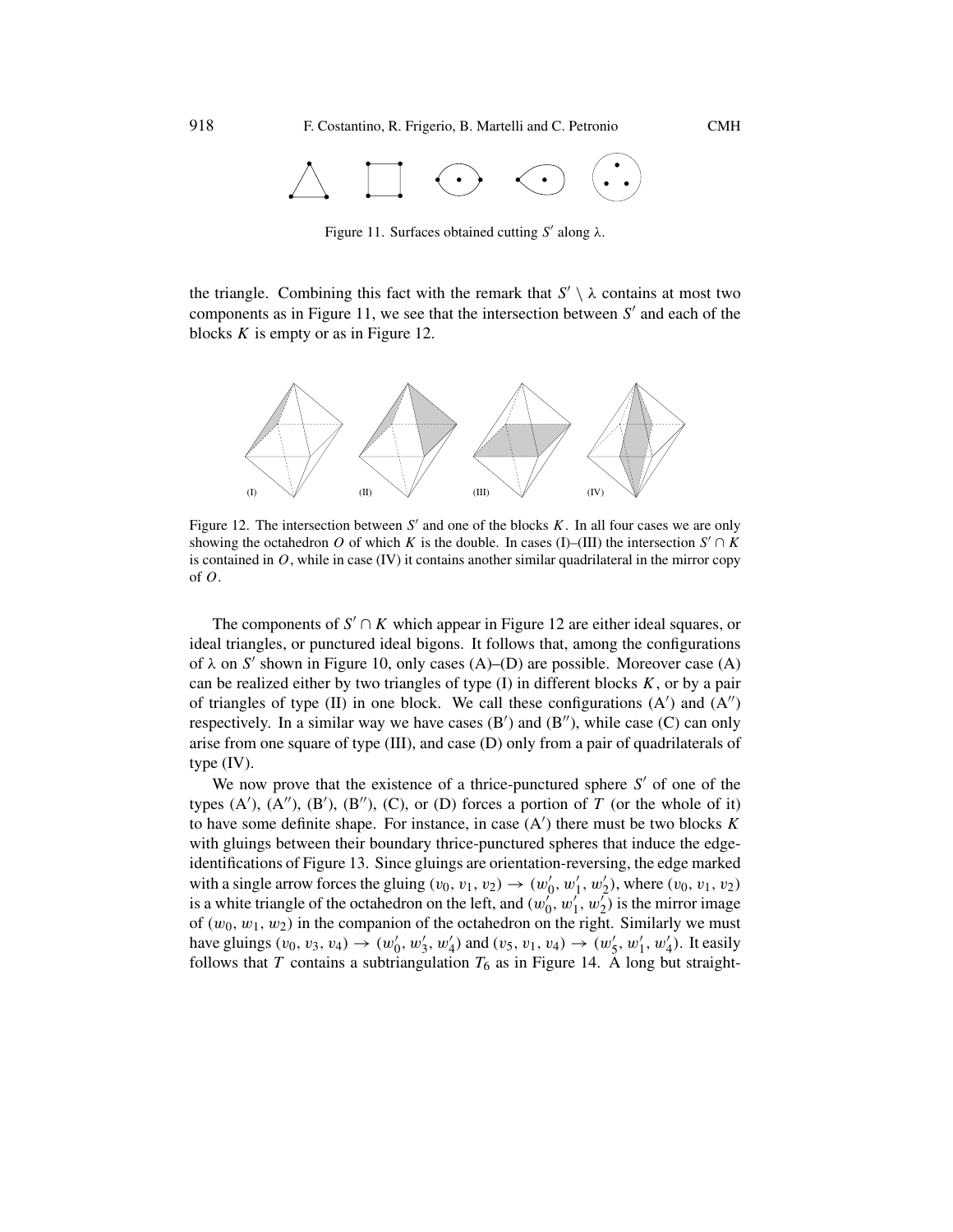<span id="page-16-0"></span>

Figure 13. Configuration (A').

forward analysis shows that case  $(A'')$  leads to  $T_1$  (defined above in Figure [8\)](#page-13-0), case (B') to  $T_5^{(2)}$ , case (B'') to  $T_3^{(1)}$  or  $T_4^{(1)}$ , case (C) to  $T_1$  again, and case (D) to  $T_5^{(1)}$ .<br> $G = T_5 T_5^{(1)} + T_6^{(1)} + T_7^{(1)} + T_8^{(1)} + T_9^{(1)} + T_9^{(1)} + T_1^{(1)} + T_2^{(1)} + T_1^{(1)} + T_2^{(1)} + T_3^{(1)} + T_4^{(1)} + T_5^{(1)} + T_$ Cases  $T_1$ ,  $T_3^{(1)}$ , and  $T_4^{(1)}$  are actually forbidden by the assumption  $n > 1$ , so we discard them for the time being discard them for the time being.



Figure 14. Particular triangulations or fragments of.

Having analyzed completely how a single geodesic thrice-punctured sphere *S'* can appear with respect to the  $S_i$ 's, we now consider the collection  $\delta$  of all such spheres (including the  $S_i$ 's). We begin by noting that the portions of triangulation found so far contain several elements of  $\delta$ , namely  $T_1$  contains two surfaces of type  $(A'')$ 's, four contain several elements of  $\delta$ , namely  $T_1$  contains two surfaces of type  $(A'')$ 's, four of type  $(C)$ , and type  $S$ 's,  $T^{(1)}$  contains of type (C), and two  $S_i$ 's,  $T_3^{(1)}$  contains one (B"), one (D) and two  $S_i$ 's,  $T_4^{(1)}$  contains two (B'')'s, two (D)'s and two *S<sub>i</sub>*'s,  $T_5^{(1)}$  contains one (D) and one *S<sub>i</sub>*,  $T_5^{(2)}$  contains one (B') two (D)'s and three *S*<sup>3</sup>s and *T<sub>c</sub>* contains one (A') and three *S*<sup>3</sup>s. This one (B'), two (D)'s and three  $S_i$ 's, and  $T_6$  contains one (A') and three  $S_i$ 's. This implies first of all that  $\delta$  is finite. Moreover we can study how the various elements of S contained in the fragment intersect each other, which always occurs along one or more geodesics. The resulting configurations are shown by the 'incidence graphs' of Figure [15](#page-17-0) (where we omit  $T_1$ ,  $T_3^{(1)}$ , and  $T_4^{(1)}$ , which are forbidden at this stage).

Let us consider now a connected component of  $\bigcup$  8. By what shown already this component must be contained in a portion of *T* obtained by assembling fragments as in Figure 14. This portion of *T* is then one of  $T_2$ ,  $T_3^{(k)}$ ,  $T_4^{(k)}$  with  $k \ge 2$ , or  $T_5^{(k)}$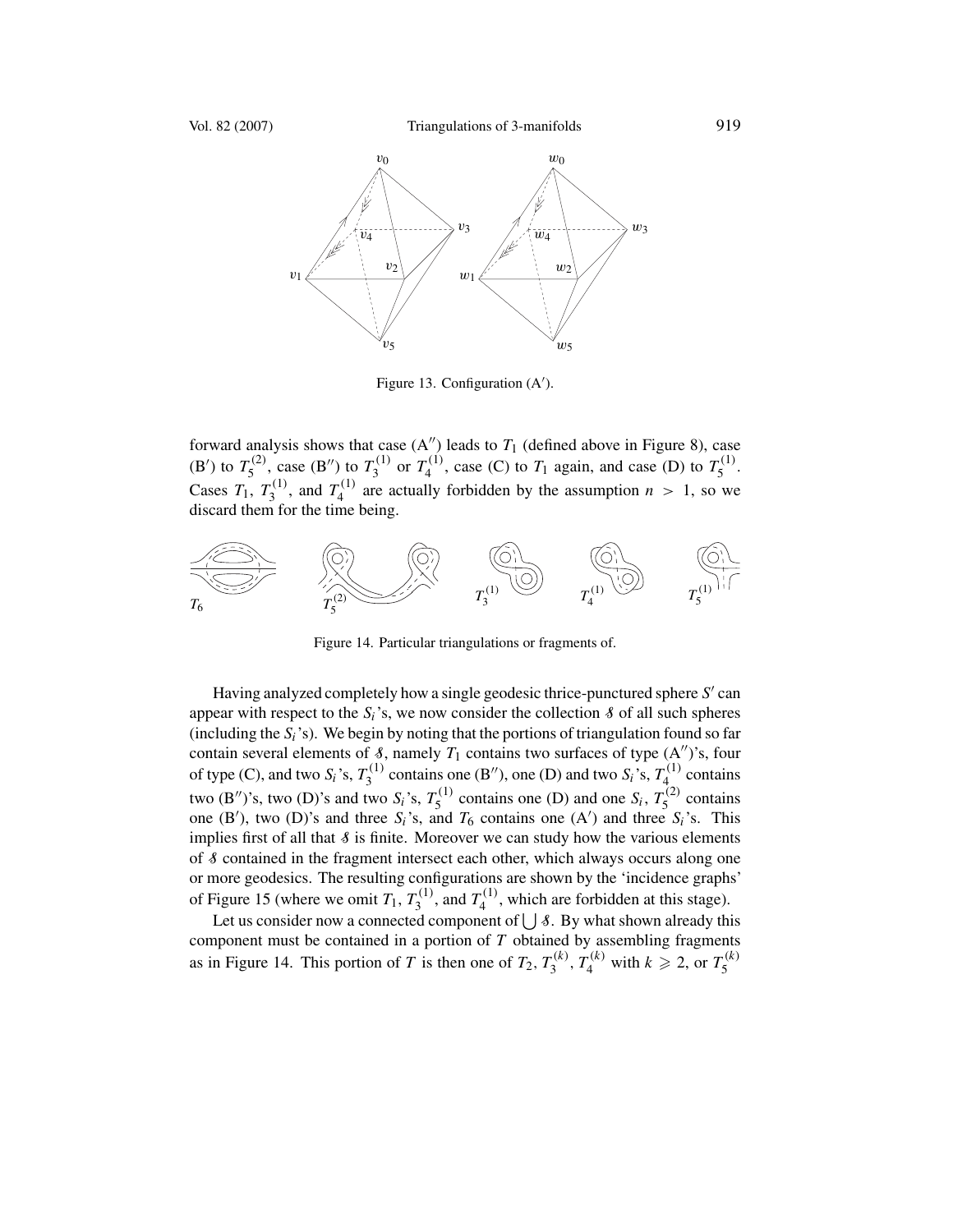<span id="page-17-0"></span>

Figure 15. Patterns of intersections of surfaces in  $\delta$ .

with  $k \geq 1$ , or  $T_6$ . The incidence graphs of the elements of *§* contained in these triangulations are shown in Figure 16 (except  $T_6$ , already shown above).



Figure 16. Patterns of intersections of elements of 8 in  $T_2, T_3^{(\kappa)}, T_4^{(\kappa)}, T_5^{(\kappa)}$ .

Let us note now that the incidence graphs which appear in Figures 15 and 16 can occur in *V* are pairwise distinct (remark that  $T_3^{(k)}$  and  $T_4^{(k)}$  have the same incidence graph, but *V* cannot be  $D(T_3^{(k)})$  and  $D(T_4^{(k)})$  at the same time, by Corollary [3.3\)](#page-13-0).<br>Recall that we are assuming that *V* has another decomposition of into blocks K. The Recall that we are assuming that *V* has another decomposition  $\rho'$  into blocks *K*. The above discussion on how the set of all thrice-punctured spheres intersects the spheres giving  $\rho$  applies also to the spheres giving  $\rho'$ . We deduce that in the intersection graph of some component of  $\mathcal{R}$  there should exist an automorphism not leaving the S.'s of some component of S there should exist an automorphism not leaving the *S<sub>i</sub>*'s<br>invariant. This can only happen in cases  $T_1$ ,  $T^{(k)}$ ,  $T^{(k)}$  and  $T^{(1)}$ . Hawever, in invariant. This can only happen in cases  $T_2$ ,  $T_3^{(k)}$ ,  $T_4^{(k)}$ , and  $T_5^{(1)}$ . However in  $T_5^{(1)}$  the rôle of *S<sub>i</sub>* can be identified intrinsically, because within it *S<sub>i</sub>* ∩ *D* joins a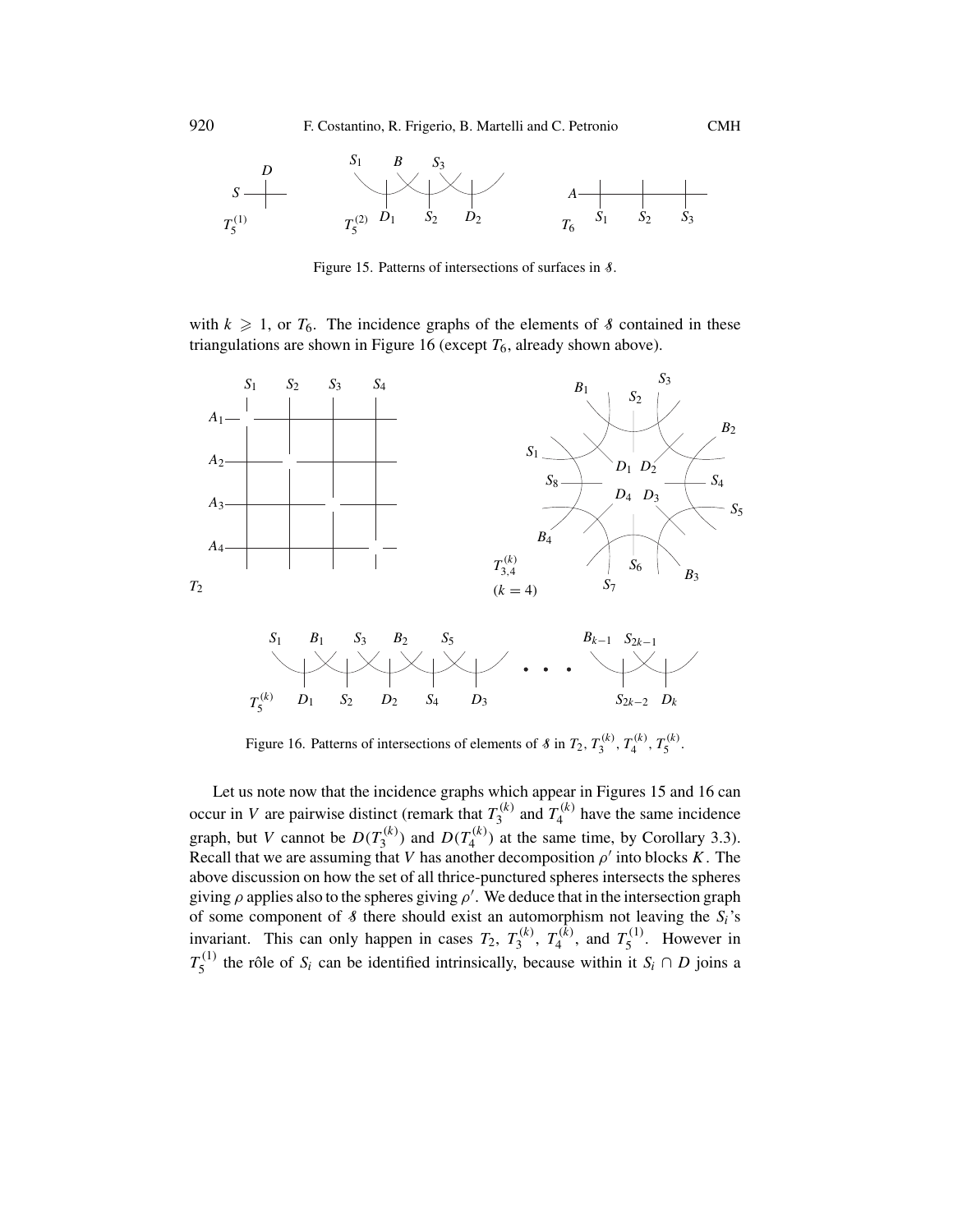puncture of  $S_i$  to itself, while it joins two distinct punctures of  $D$ . This eventually establishes assertion (2) for manifolds not decomposing in a single block *K*. To prove assertion (3) we only need to note that, as one sees from the incidence graphs,  $T_2$ ,  $T_3^{(k)}$ , and  $T_4^{(k)}$  contain precisely two families of punctured spheres giving a decomposition<br>into blocks  $K$  and these families arise from combinatorially equivalent triangulations into blocks*K*, and these families arise from combinatorially equivalent triangulations.

We are left to deal with the case where  $V = D(T)$  and *T* has one tetrahedron. As a by-product of the above argument we see that the decomposition into blocks *K* could be non-unique at most if *T* is  $T_1$ ,  $T_3^{(1)}$ , or  $T_4^{(1)}$ . Now it is clear that  $D(T_1)$ ,  $D(T_3^{(1)})$ , and  $D(T_4^{(1)})$  are pairwise distinct, because they contain respectively 8, 6, and 4 thrice-punctured spheres. So at least the conclusion that  $D(T)$  determines T and 4 thrice-punctured spheres. So at least the conclusion that  $D(T)$  determines *T* is clear. A direct argument, again based on the analysis of the intersection graphs of the family  $\delta$ , proves that in all these cases multiple decompositions indeed exist.

As announced, we have an alternative and more geometric proof of the proposition, which we believe is worth explaining. This proof is based on the polyhedral decomposition of  $V = D(T)$  due to Epstein and Penner [\[7\]](#page-29-0), which we now briefly recall. Let  $\emptyset$  be a horospherical cusp neighbourhood for *V*. If Cut(*V*,  $\emptyset$ ) is the cut-locus of  $V \setminus \mathcal{O}$  relative to its boundary, the Epstein–Penner decomposition of V relative to  $\Theta$  is given by the ideal polyhedral decomposition of *V* dual to Cut(*V*,  $\Theta$ ). Let  $\mathcal{O}(T)$  be as defined in Figure [6.](#page-12-0) Let  $\delta(T)$  denote the geometric decomposition of *V* into ideal octahedra induced by *T*. It is easy to see that  $\delta(T)$  is the Epstein–Penner decomposition of *V* relative to  $O(T)$ .

Let  $\{e_i\}$  be the edges of *T*, and  $\{q_i\}$  be the corresponding valences. Let  $C_i$  be the toric cusp of *V* corresponding to  $e_i$ . The component of  $O(T)$  corresponding to *C<sub>i</sub>* has volume  $q_i$ . Observe that the total volume of  $\mathcal{O}(T)$  is equal to  $3 \cdot #\delta(T) =$  $3 \cdot \text{Vol}(V)/v_Q$ , so it depends solely on *V*.

Now let us suppose  $V = D(T) = D(T')$  with  $T \neq T'$ . Let  $e'_i$  be the edge of  $T'$  responding to  $C_i$  and let  $a'_i$  be the multiplicity of  $e'_i$  in  $T'$ . If  $a_i = a'_i$  for all *i* then corresponding to  $C_i$  and let  $q'_i$  be the multiplicity of  $e'_i$  in  $T'$ . If  $q'_i = q'_i$  for all *i* then  $\mathcal{O}(T) = \mathcal{O}(T')$  so  $\delta(T) = \delta(T')$  since  $\delta(T)$  and  $\delta(T')$  both give the Enstein-Penner  $\mathcal{O}(T) = \mathcal{O}(T')$ , so  $\delta(T) = \delta(T')$  since  $\delta(T)$  and  $\delta(T')$  both give the Epstein–Penner decomposition of V relative to  $\mathcal{O}(T) = \mathcal{O}(T')$ . Moreover, the octahedra of  $\delta(T)$ decomposition of *V* relative to  $\mathcal{O}(T) = \mathcal{O}(T')$ . Moreover, the octahedra of  $\delta(T)$  glue up in pairs into blocks *K* in a unique way except when *T* is the triangulation *T*<sub>2</sub>. glue up in pairs into blocks  $K$  in a unique way, except when  $T$  is the triangulation  $T_2$ : two decompositions arise in this case, both induced by the same *T* anyway.

So let us suppose  $q_i \neq q'_i$  for some *i*. Corollary [3.2](#page-12-0) implies that one of the owing conditions holds: following conditions holds:

- ${q_i, q'_i} = {1, 4}$  and the cusps of  $N(T)$  and  $N(T')$  along  $e_i$  and  $e'_i$  are both orientable: orientable;
- $q_i = 2$ , the cusp of  $N(T)$  along  $e_i$  is orientable,  $q'_i = 1$ , and the cusp of  $N(T')$  along  $e'_i$  is non-orientable; or viceversa along  $e'_i$  is non-orientable; or viceversa.

Let *v* be a vertex of an octahedron *O* in  $\delta(T)$ . We define  $r(v)$  to be the volume of the connected component of  $\mathcal{O}(T') \cap O$  which is asymptotic to *v*. The previous observation implies that  $r(v)$  belongs to  $\{1/8, 1/4, 1/2, 1, 2\}$ . Note now that the observation implies that  $r(v)$  belongs to  $\{1/8, 1/4, 1/2, 1, 2\}$ . Note now that the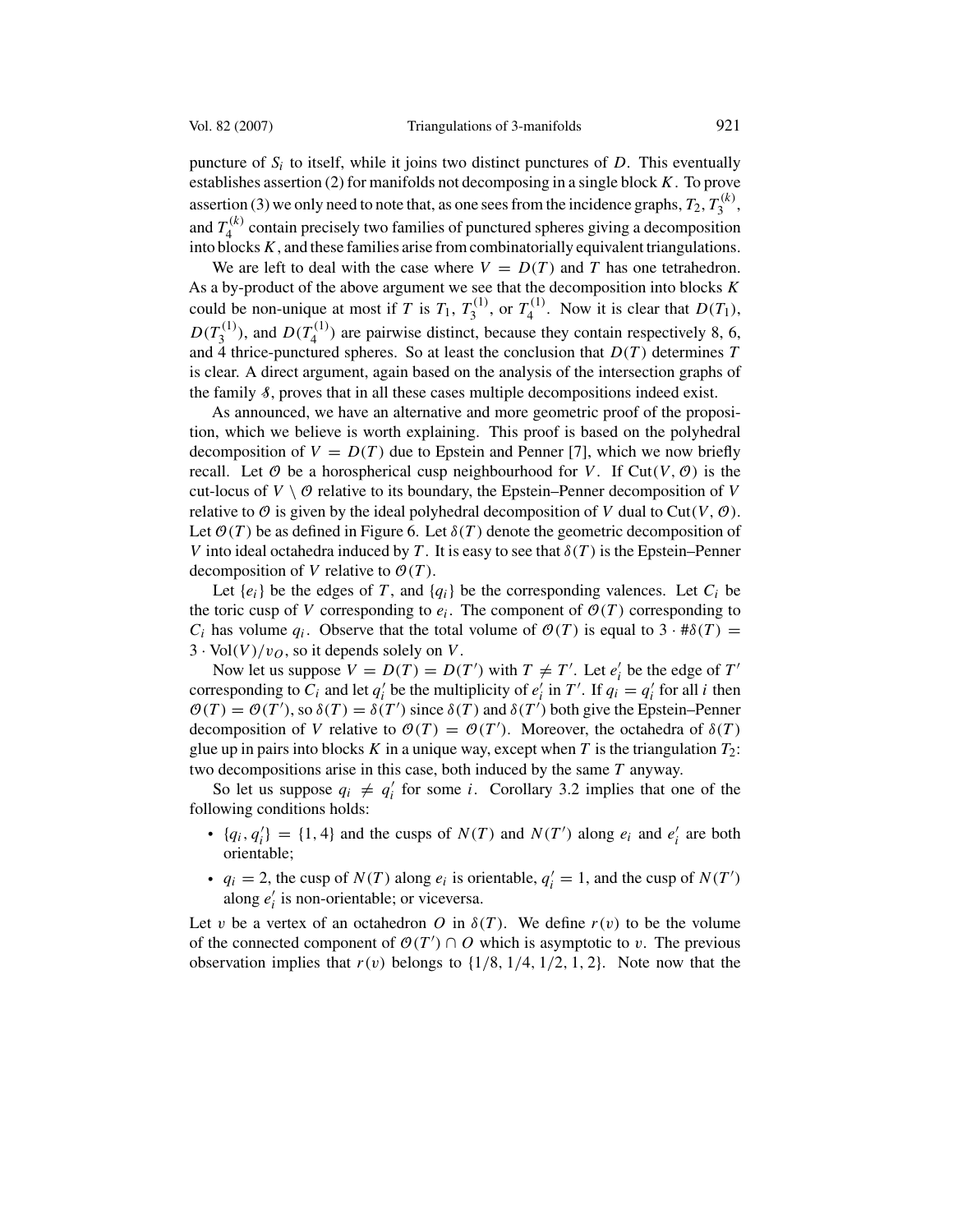<span id="page-19-0"></span>components of  $O(T')$  lying within a certain octahedron  $O \in \delta(T')$  do not overlap, and a direct computation shows that the volume of  $O(T') \cap O$  is then at most 3.<br>Moreover the total volume of  $O(T')$  is thrice the number of octahedra of  $\lambda(T)$ , so Moreover the total volume of  $\mathcal{O}(T')$  is thrice the number of octahedra of  $\delta(T)$ , so the volume of  $\mathcal{O}(T') \cap \Omega$  is precisely 3. This easily implies that every octahedron the volume of  $\mathcal{O}(T') \cap O$  is precisely 3. This easily implies that every octahedron<br>in  $\mathcal{S}(T)$  belongs to one of the three classes described in Figure 17, according to the in  $\delta(T)$  belongs to one of the three classes described in Figure 17, according to the values that *r* takes on its vertices. If two vertices of octahedra of *T* are glued to each other then *r* takes on them the same value. Since *V* is connected we deduce that all the octahedra of *T* are of the same type.



Figure 17. The allowed values for *r* on the vertices of an octahedron in *T* .

If all the tetrahedra are of type (a) then  $q'_i = q_i$  for all *i*, whence  $T = T'$ , as seen<br>ve To analyze cases (b) and (c) note first that a vertex *v* with  $r(v) = 2$  gives above. To analyze cases (b) and (c), note first that a vertex *v* with  $r(v) = 2$  gives an edge of valence 1 in *T*, *i.e.* only one octahedron of  $\delta(T)$  is incident to *v*, and the corresponding cusp of  $N(T)$  is orientable. Similarly if  $r(v) = 1/8$  then *v* gives an "orientable" edge of valence 4, if  $r(v) = 1$  then *v* gives a "non-orientable" edge of valence 1, if  $r(v) = 1/4$  then *v* gives an "orientable" edge of valence 2. Using these facts it is easy to see that if there is in  $\delta(T)$  an octahedron of type (b) then there is only one, *T* is  $T_1$ , and  $T'$  is also  $T_1$ . Suppose then that all octahedra are of type (c). If there are *k* of them then *T* and *T'* are either  $T_3^{(k)}$  or  $T_4^{(k)}$ , and Corollary [3.3](#page-13-0) implies that  $T = T'$  also in this case. that  $T = T'$  also in this case.

Proposition [3.4](#page-13-0) enables us to compute the isometry group of  $D(T)$  in terms of the <br>up  $Aut(T)$  of combinatorial automorphisms of  $T$ group  $Aut(T)$  of combinatorial automorphisms of  $T$ .

**Corollary 3.5.** *Let T be a triangulation distinct from*  $T_1$ *,*  $T_2$ *,*  $T_3^{(k)}$ *, and*  $T_4^{(k)}$ *. Then*  $\text{Isom}(D(T)) \cong \text{Isom}^+(D(T)) \times \mathbb{Z}/_{2\mathbb{Z}}$  $Isom^+(D(T)) \cong Isom(N(T)) \cong Aut(T)$ .

*Proof.* The isomorphism Isom $(N(T)) \cong$  Aut $(T)$  is an immediate consequence of Proposition [2.2.](#page-7-0) By construction every automorphism  $\varphi \in Aut(T)$  induces an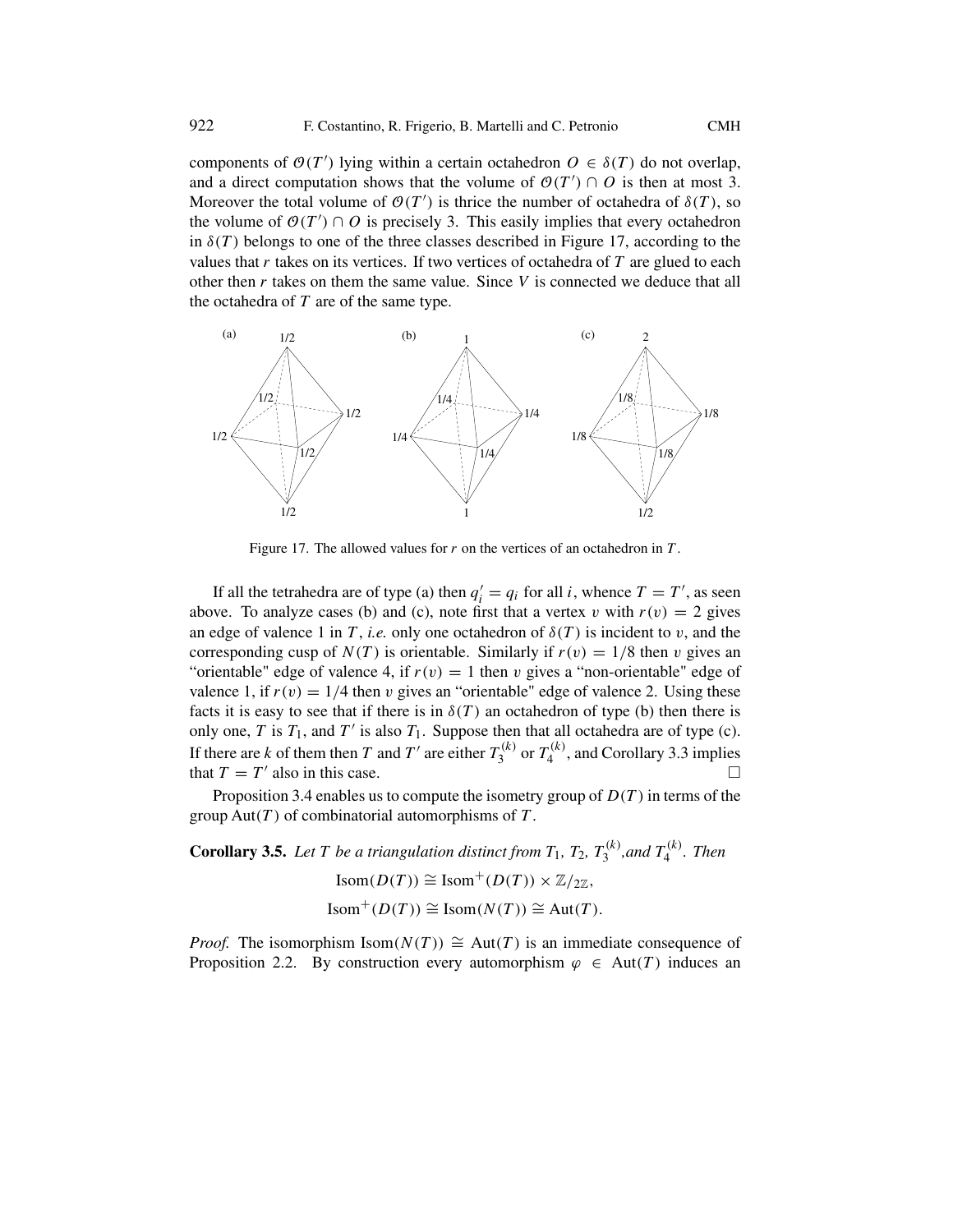<span id="page-20-0"></span>orientation-preserving isometry  $\overline{\varphi} \in \text{Isom}(D(T))$ . Moreover we can define an orientation-reversing isometry  $\tau$  of  $D(T)$  by reflecting any block K along the black faces of the octahedra the block is made of, and of course  $\tau \circ \overline{\varphi} = \overline{\varphi} \circ \tau$  for any  $\varphi \in \text{Aut}(T)$ . As shown in Proposition [3.4,](#page-13-0) if *T* is not  $T_1, T_2, T_3^{(k)}, T_4^{(k)}$ , then  $D(T)$  admits a unique decomposition into blocks *K*, which is therefore preserved by any  $\frac{1}{3}$ ,  $I_4$ admits a unique decomposition into blocks *K*, which is therefore preserved by any element in  $\text{Isom}(D(T))$ . This implies that any isometry of  $D(T)$  is induced up to element in Isom( $D(T)$ ). This implies that any isometry of  $D(T)$  is induced, up to composition with  $\tau$ , by an element in Aut(T), and our assertions easily follow. composition with  $\tau$ , by an element in Aut $(T)$ , and our assertions easily follow.

#### **4. Dehn filling**

In this section we continue our study of the class  $\mathcal D$  of complete hyperbolic 3manifolds with cusps, introduced in [\[4\]](#page-29-0) and shown in Section [3](#page-10-0) to be in one-to-one correspondence with the set  $\mathcal T$  of triangulations.

**Meridians and longitudes.** Let *T* be an arbitrary triangulation. To provide some information on the Dehn fillings of *D(T )*, we first recall from Corollary [3.2](#page-12-0) that *D(T )* has a maximal horospherical cusp neighbourhood, bounded by a Euclidean torus of area 2*q* on each cusp. Here, *q* is the valence of the corresponding edge *e* of *T* , and the cusp has one of the two shapes shown in Figure [7.](#page-13-0) The rectangle occurs if and only if the corresponding cusp in  $N(T)$  is orientable, or equivalently if the regular neighbourhood of *e* in *M(T )* is a manifold. Therefore, if *T* is an ideal triangulation of a manifold, only rectangles occur.

Recall that *T* induces a decomposition of *D(T )* into blocks *K*. Each such block can be seen as the complement in  $S<sup>3</sup>$  of the handlebody shown in Figure [18](#page-21-0) (the tubes give the cusps of  $K$ , and the pairs of pants give the geodesic thrice-punctured spheres in the boundary of  $K$ ) and it contributes to the bases of the cusps with six Euclidean tubes of width 1 and boundary loops of length 2.

We define any boundary loop of a tube to be the *meridian* of the corresponding cusp. In Figure [7](#page-13-0) the meridians are given by the vertical edges of the rectangle and by the vertical diagonal of the rhombus. If *T* is an ideal triangulation of a manifold, a preferred *longitude* on each cusp can also be defined as the unique loop having length *q*, *i.e.* as the loop given by the horizontal edges of the rectangle in Figure [7](#page-13-0) left.

Let *T* consist of *n* tetrahedra. It is clear from Figure [18](#page-21-0) that by performing a meridinal Dehn filling on each cusp we get a connected sum of  $n + 1$  copies of  $S^2 \times S^1$ , as also stated in Proposition [A.1.](#page-28-0) Therefore the first Betti number of  $D(T)$ is at least  $n + 1$ . More precisely, we have the following:

**Proposition 4.1.** *Let*  $T \in \mathcal{T}$  *consist of n tetrahedra. Then* 

$$
H_1(D(T); \mathbb{Z}) = \mathbb{Z}^{n+1} \oplus H^2(P(T); \mathbb{Z}).
$$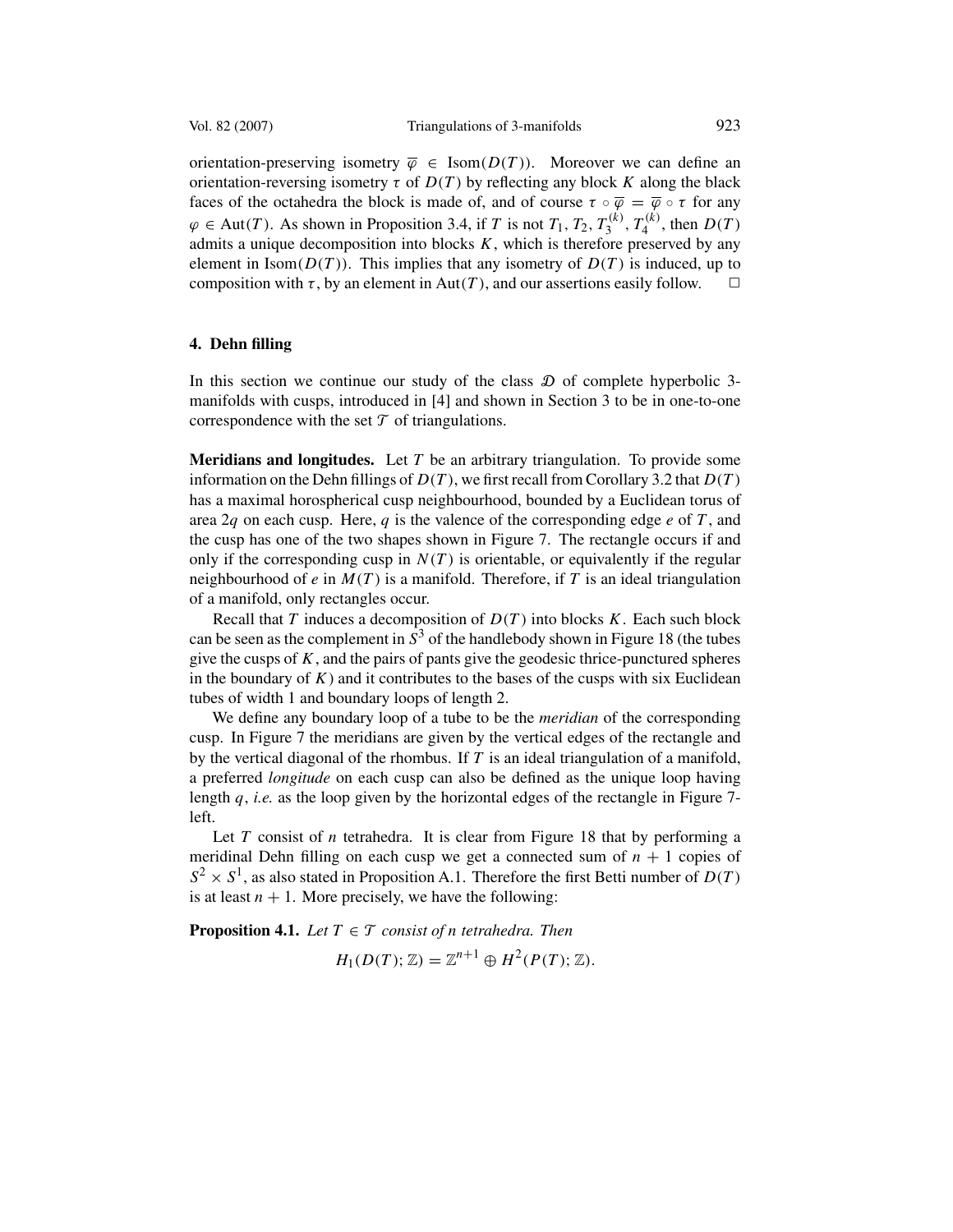<span id="page-21-0"></span>*Proof.* Set  $D = D(T)$  and  $P = P(T)$ . Denote by  $S(P)$  the singular set of P, *i.e.* the 4-valent graph representing the gluings in T. Edges and vertices of  $S(P)$ correspond to decomposing pairs of pants and blocks *K* of *D*. Let  $p: D \to S(P)$  be a continuous map sending a closed tubular neighborhood of each decomposing pair of pants onto the corresponding edge, and the remaining portions of blocks to their corresponding vertices. This gives a surjection  $p_*\colon H_1(D) \to H_1(S(P)) = \mathbb{Z}^{n+1}$ . Therefore  $H_1(D) = \mathbb{Z}^{n+1} \oplus \text{Ker}(p_*)$ .

Every loop in Ker  $(p_*)$  is homologous to a sum of loops each contained in a block *K*. The cores of the six tubes of Figure 18 generate  $H_1(K)$ , so the meridians  $\mu_i$ ,



Figure 18. A handlebody.

with arbitrary orientation, generate Ker  $(p_*)$ . Each pair of pants separating two blocks *K* gives a relation of type  $\pm \mu_{j_1} \pm \mu_{j_2} \pm \mu_{j_3} = 0$ , with appropriate signs. We now claim that every other relation is superfluous.

A relation between the  $\mu_i$ 's comes from an embedded orientable surface bounded by some copies of the  $\mu_i$ 's. This surface intersects each pair of pants in a union of loops. The trivial loops can be dismissed by elementary cut-and-paste operations, so we can assume each loop is parallel to some  $\mu_i$ . Therefore the relation can be expressed as a sum of relations coming from a set of surfaces each contained in a block *K*. Now consider *K* as the complement in  $S^3$  of four balls  $B_1, \ldots, B_4$  and six solid tubes, as in Figure 18. By adding discs to a surface contained in *K* we get a closed surface in  $S^3 \setminus (B_1 \cup \cdots \cup B_4)$ . Any such surface compresses in  $S^3 \setminus (B_1 \cup \cdots \cup B_4)$ to a union of spheres parallel to the *∂Bi*'s, so we can express the relation coming from a surface contained in *K* as a sum of relations induced by the pairs of pants in *∂K*. This proves our claim.

We have shown that Ker  $(p_*)$  has one generator  $\mu_i$  for each cusp and one relation  $\pm \mu_{j_1} \pm \mu_{j_2} \pm \mu_{j_3} = 0$  for each pair of pants. Cusps and pairs of pants correspond to faces and edges of P, and this gives Ker  $(p_*) = H^2(P; \mathbb{Z})$ . faces and edges of *P*, and this gives Ker  $(p_*) = H^2(P; \mathbb{Z})$ .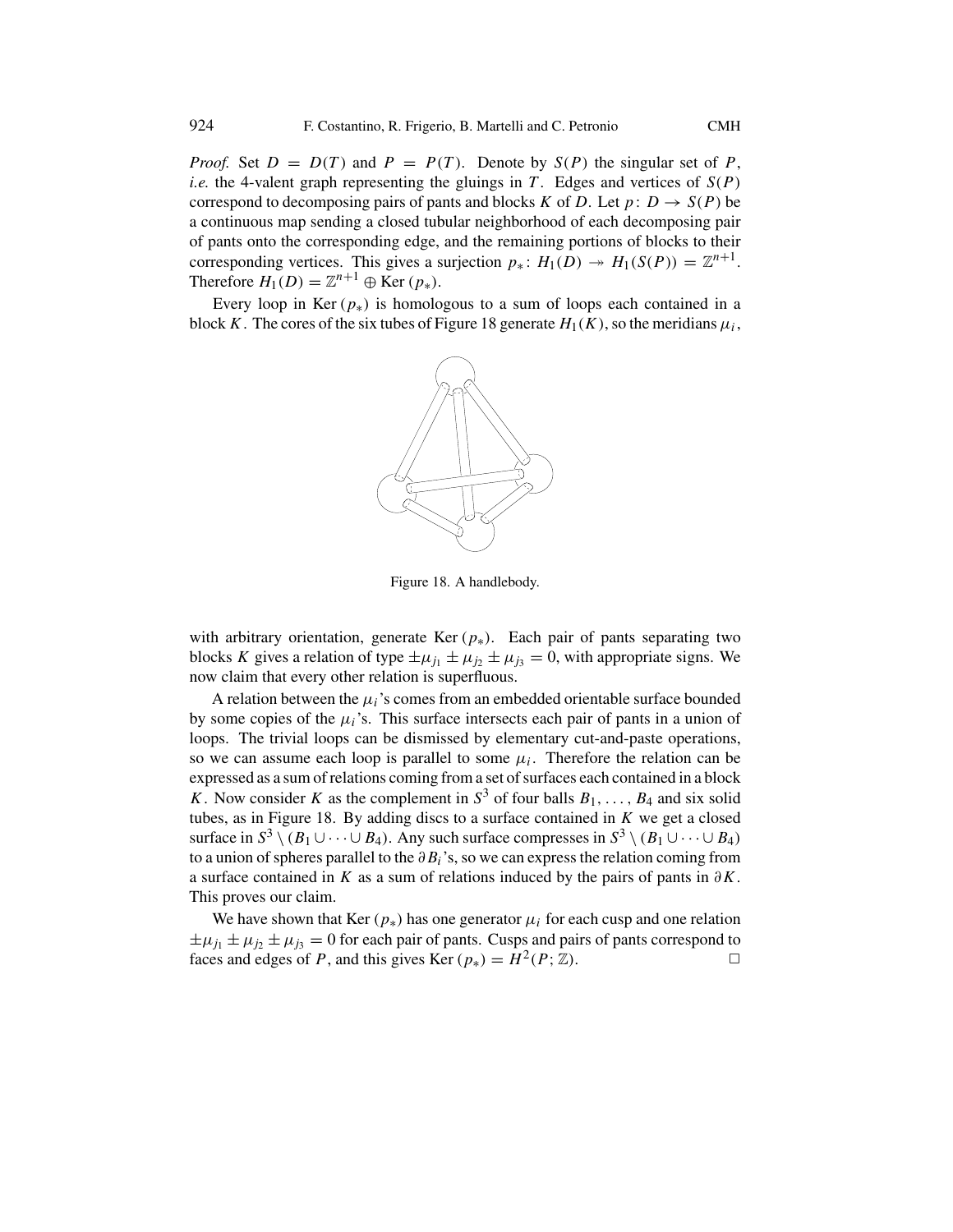<span id="page-22-0"></span>

**Dehn filling.** Let us fix a triangulation *T* with *n* tetrahedra. By a Dehn filling of  $D(T)$  we mean the result of some Dehn filling on some (possibly all) cusps of  $D(T)$ . We begin with the following observation, needed below:

**Remark 4.2.** If *T* is an ideal triangulation of a compact manifold  $M(T)$  then the Dehn filling of  $D(T)$  along all the longitudes is the orientable double  $D(M(T))$  of  $M(T)$ . Moreover the cores of the filling solid tori are the doubles of the edges of  $T$ .

Proposition [4.1](#page-20-0) now implies the following:

**Corollary 4.3.** *If in T there are at most n edges then every Dehn filling of D(T ) has positive first Betti number. In particular, it contains an incompressible surface.*

*Proof.* The assumption means that  $D(T)$  has at most *n* cusps. A Dehn filling can decrease the first Betti number by at most one, whence the result decrease the first Betti number by at most one, whence the result.

Recall that the meridians of *D(T )* were defined above. We now call *non-meridinal* a Dehn filling when it is non-meridinal on all cusps. The following is a consequence of the results of Agol and Lackenby on Dehn fillings.

**Proposition 4.4.** *Let V be a non-meridinal Dehn filling of D(T ).*

- (1) *If every edge of T has valence at least* <sup>6</sup> *then V is Haken and the core of each filling solid torus has infinite order in*  $\pi_1(V)$ *.*
- (2) *If every edge of T has valence at least* <sup>7</sup> *then V is hyperbolic.*

*Proof.* By Corollary [3.2,](#page-12-0) a non-meridinal slope on a cusp corresponding to an edge with valence  $q$  has length at least  $q$  in the boundary of the horospherical cusp neighbourhood  $\mathcal{O}(T)$ . Assume now all valences are at least 6. Then the filled loops have length at least 6 in  $\mathcal{O}(T)$ , so the proof of [\[15,](#page-30-0) Theorem 3.1] implies that *V* is irreducible and *∂*-irreducible, and the cores of the filling tori have infinite order in  $\pi_1(V)$ . Since a tetrahedron has 6 edges, there can be at most *n* edges in *T*, so *V* is Haken by Corollary 4.3. This proves the first assertion. The second one now follows from the more general 6-theorem of Agol and Lackenby, together with W. Thurston's hyperbolization theorem for Haken manifolds.  $\Box$ 

**Remark 4.5.** The set  $D$  contains infinitely many examples, including Agol's one [\[1\]](#page-29-0), which prove that the Agol–Lackenby theorem is sharp. To see this, take *T* with all edges having valence 6, and assume it is an ideal triangulation of an orientable manifold  $M(T)$ . As noted in Remark 4.2, the filling of  $D(T)$  along the longitudes, which have length 6, is  $D(M(T))$ . But  $D(M(T))$  is not hyperbolic, because  $M(T)$ is hyperbolic with cusps (a structure is obtained by giving each tetrahedron of *T* the shape of a regular ideal one), so  $D(M(T))$  contains essential tori.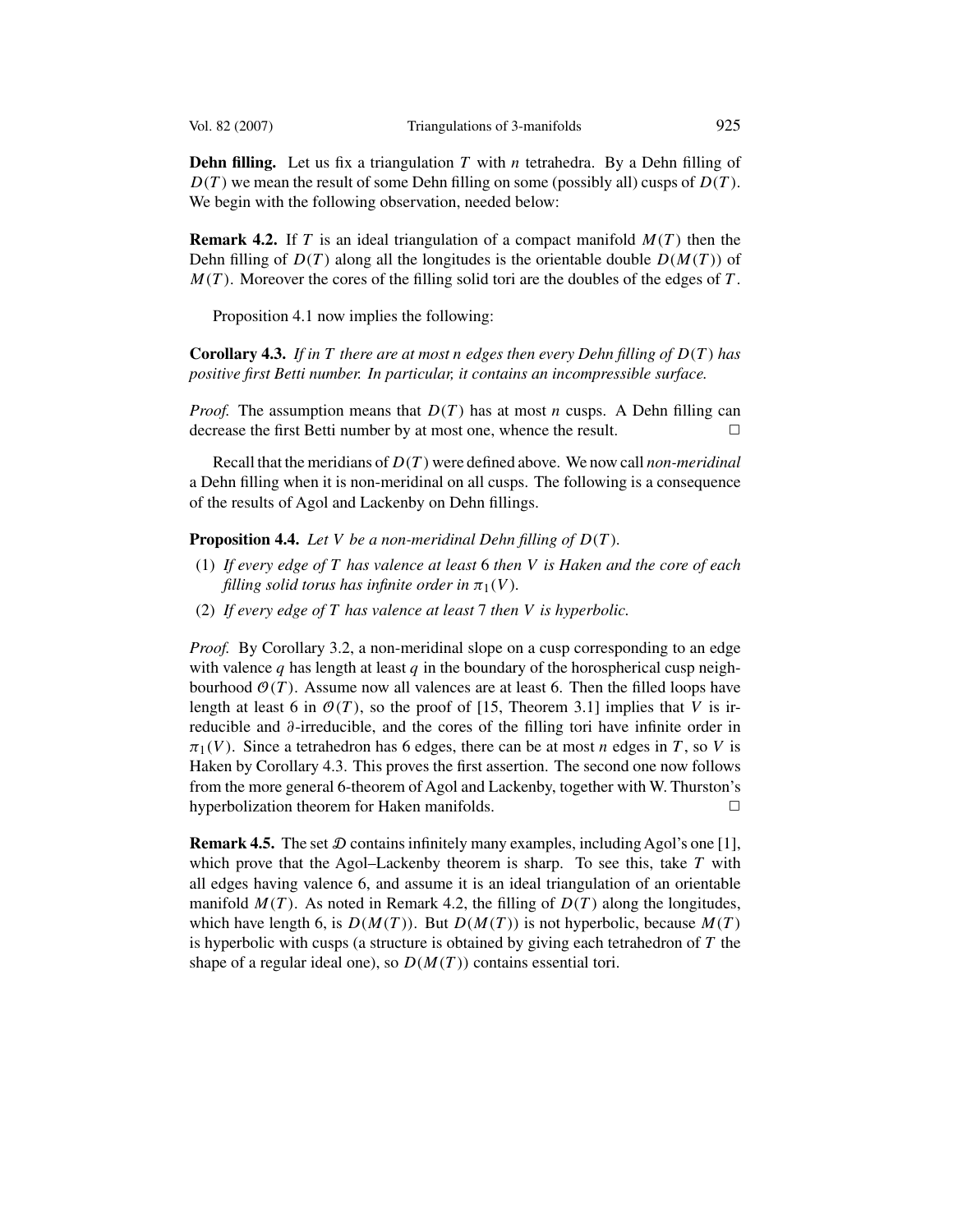**Proposition 4.6.** *Suppose that T is an ideal triangulation of a manifold M(T ) and that all the edges of T have valence at least* <sup>6</sup>*. Then M is hyperbolic and no edge of T is homotopic with fixed ends to an arc contained in ∂M. In particular, the edges of T are properly homotopic to geodesics.*

*Proof.* We assign angles to the edges of the tetrahedra of T, choosing the angle  $2\pi/v$ for an edge whose valence in *T* is *v*. The sum of angles around an edge of *T* is then of course always  $2\pi$ , and the assumption implies that the sum of the three angles at a vertex of a tetrahedron is always at most  $\pi$ . This choice of angles gives  $T$  a structure weaker than the structure of *angled triangulation* defined by Lackenby [\[15\]](#page-30-0), because he requires the sums of angles at the vertices to be precisely  $\pi$ . However one can check that the arguments in the proofs of [\[15,](#page-30-0) Propositions 4.4 and 4.5] extend *verbatim* to our triangulation with angles, and they imply that  $M(T)$  contains no essential surface with non-negative Euler characteristic, so it is hyperbolic. By Remark [4.2](#page-22-0) and Proposition [4.4,](#page-22-0) the doubles in  $D(M(T))$  of the edges of *T* are homotopically<br>non-trivial so the edges of *T* cannot be homotopic to arcs in the boundary non-trivial, so the edges of  $T$  cannot be homotopic to arcs in the boundary.

**A closed incompressible surface.** An interesting property of  $D$  is described in the following:

**Theorem 4.7.** *Let T be a triangulation which consists of at least two tetrahedra. Then D(T ) contains a closed incompressible surface of genus* <sup>2</sup> *in its interior.*

*Proof.* Let *F* be a face adjacent to two distinct tetrahedra  $\Delta_1$  and  $\Delta_2$  of *T*. Let  $\Sigma_1$  and  $\Sigma_2$  be two (non-geodesic) parallel copies of the thrice-punctured sphere in  $D(T)$  corresponding to *F*, each  $\Sigma_i$  contained inside the block *K* corresponding to  $\Delta_i$ . The surfaces  $\Sigma_1$  and  $\Sigma_2$  cut the cusps they are incident to into 6 annuli, three small ones between them and three other ones  $A_1$ ,  $A_2$ , and  $A_3$ . We then define  $\Sigma$  as  $\Sigma_1$  ∪  $\Sigma_2$  ∪ *A*<sub>1</sub> ∪ *A*<sub>2</sub> ∪ *A*<sub>3</sub>. Since  $\Sigma$  can be pushed in the interior of *D(T)*, it is sufficient to show that it is incompressible.

Suppose by contradiction that  $\Sigma$  is compressible in  $D(T)$ . Let us choose among all the compressing discs for  $\Sigma$  which are transverse to the thrice-punctured spheres  $S_i$ corresponding to the faces of *T* the one, say *D*, whose intersection with  $\bigcup_{i=0}^{n} S_i$  consists of the minimal number *k* of components. We alsum that  $k = 0$ . If  $D \cap (1, 1, S)$  has a of the minimal number *k* of components. We claim that  $k = 0$ . If  $D \cap (\bigcup S_i)$  has a component which is a loop then the loop must be trivial in one of the Secondary they component which is a loop then the loop must be trivial in one of the  $S_i$ 's (because they are geodesic surfaces). An easy innermost argument then contradicts the minimality are geodesic surfaces). An easy innermost argument then contradicts the minimality of *k*.

Suppose then that  $D \cap (\bigcup S_i)$  has arc components, and choose an outermost  $\alpha$  so there is an arc  $\beta \subset \partial D$  such that  $\alpha \sqcup \beta = \partial D'$  with  $D'$  a disc contained one *α*, so there is an arc  $\beta \subset \partial D$  such that  $\alpha \cup \beta = \partial D'$ , with  $D'$  a disc contained<br>in *D*. Note that *D'* is embedded in a block *K* as shown in Figure 18, with  $\alpha$  lying in *D*. Note that *D'* is embedded in a block *K* as shown in Figure [18,](#page-21-0) with  $\alpha$  lying on one  $S_i$  and  $\beta$  on  $\Sigma$ . By construction, the surface  $\Sigma$  is cut by the  $S_i$ 's into some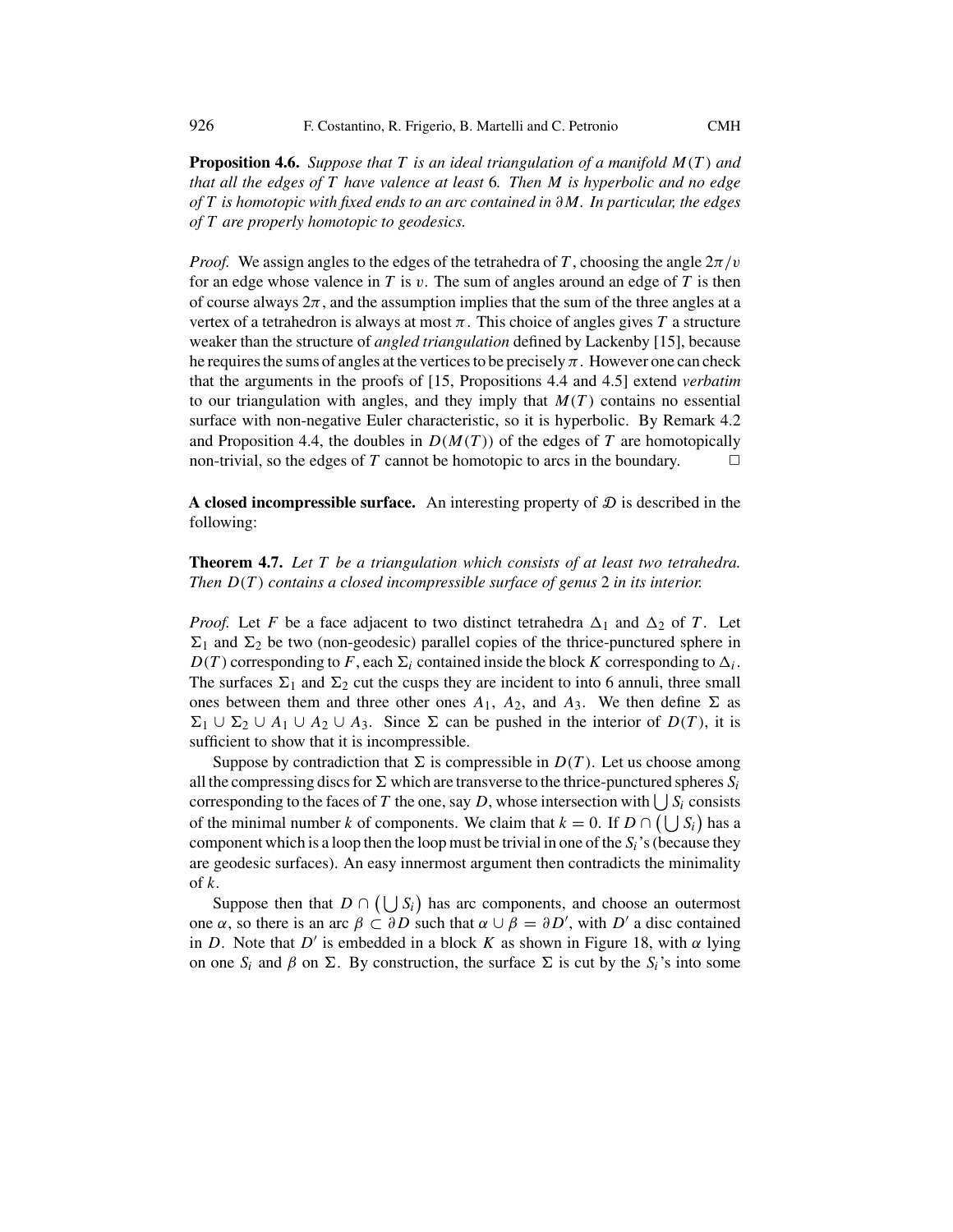<span id="page-24-0"></span>

tubes and two pair of pants  $P_1$  and  $P_2$ , contained in distinct K's. Each such tube or pair of pants is isotopic to a tube in a cusp or a pair of pants inside a  $S_i$ , so it is incompressible.

The arc  $\beta$  lies in a tube or in a pair of pants  $P_i$ . If  $\beta$  is not essential in it, then  $D'$ can be isotoped away, against the minimality of *k*. This is always the case when *β* lies on a tube, because  $\alpha \subset S_i$  and  $\alpha \cup \beta$  is a loop, so the ends of  $\beta$  must be on the same boundary component. Therefore  $\beta$  lies on a  $P_i$ , and again the ends of  $\beta$  must be on the same boundary component of the tube. It easily follows that  $\alpha \cup \beta$  is not null-homologous in *K*, but *α*  $\cup$  *β* = *∂D'*, whence a contradiction. This implies that indeed *k* = 0 indeed  $k = 0$ .

We have shown that if  $\Sigma$  is compressible then the intersection of  $\Sigma$  with some block *K* is compressible within the block, but in the course of our argument we have also noticed that this cannot be the case. We then get a contradiction, and the proof is complete.  $\Box$ 

#### **5. Isometry groups**

Kojima proved in [\[13\]](#page-30-0) that any finite group is the full isometry group of a closed hyperbolic 3-manifold. We give here a new proof of this result, also providing an upper bound on the volume of the manifold in terms of the order of the group:

**Theorem 5.1.** *There exists k >* <sup>0</sup> *such that the following holds: for any finite group G* there exists a closed orientable hyperbolic 3-manifold  $V_G$  with  $\text{Isom}(V_G)$  =  $\text{Isom}^+(V_G) \cong G$  *and*  $\text{Vol}(V_G) \leq k \cdot |G|^9$ .

Before plunging into the details of the proof we briefly describe the scheme of our argument. In the whole section we fix a finite group *G* and we denote by *n* its order. We first construct a special polyhedron  $Q_G$  with  $\pi_1(Q_G) \cong G$ . We carefully choose a  $Q_G$ having no symmetries, in such a way that the group of combinatorial automorphisms of its universal cover *PG* does not exceed the group of deck transformations, which is isomorphic to *G*. Now let  $T_G$  be the triangulation dual to  $P_G$ . Corollary [3.5](#page-19-0) ensures that Isom<sup>+</sup>( $D(T_G)$ )  $\cong G$ . In order to kill the orientation-reversing isometries of  $D(T_G)$  we then perform on  $D(T_G)$  a suitable Dehn filling, which finally gives the desired  $V_G$ . Since volume decreases under Dehn filling and the volume of  $D(T_G)$  is proportional to the number  $c(P_G)$  of vertices of  $P_G$ , the bound on the volume follows from a bound on  $c(P_G)$ .

**Construction of the polyhedron.** We begin with the following:

**Lemma 5.2.** *There exists an integer*  $k > 0$  *independent of*  $G$  *and a special polyhedron*  $Q_G$  *with*  $\pi_1(Q_G) \cong G$  *and*  $c(Q_G) \leq k \cdot n^4$ .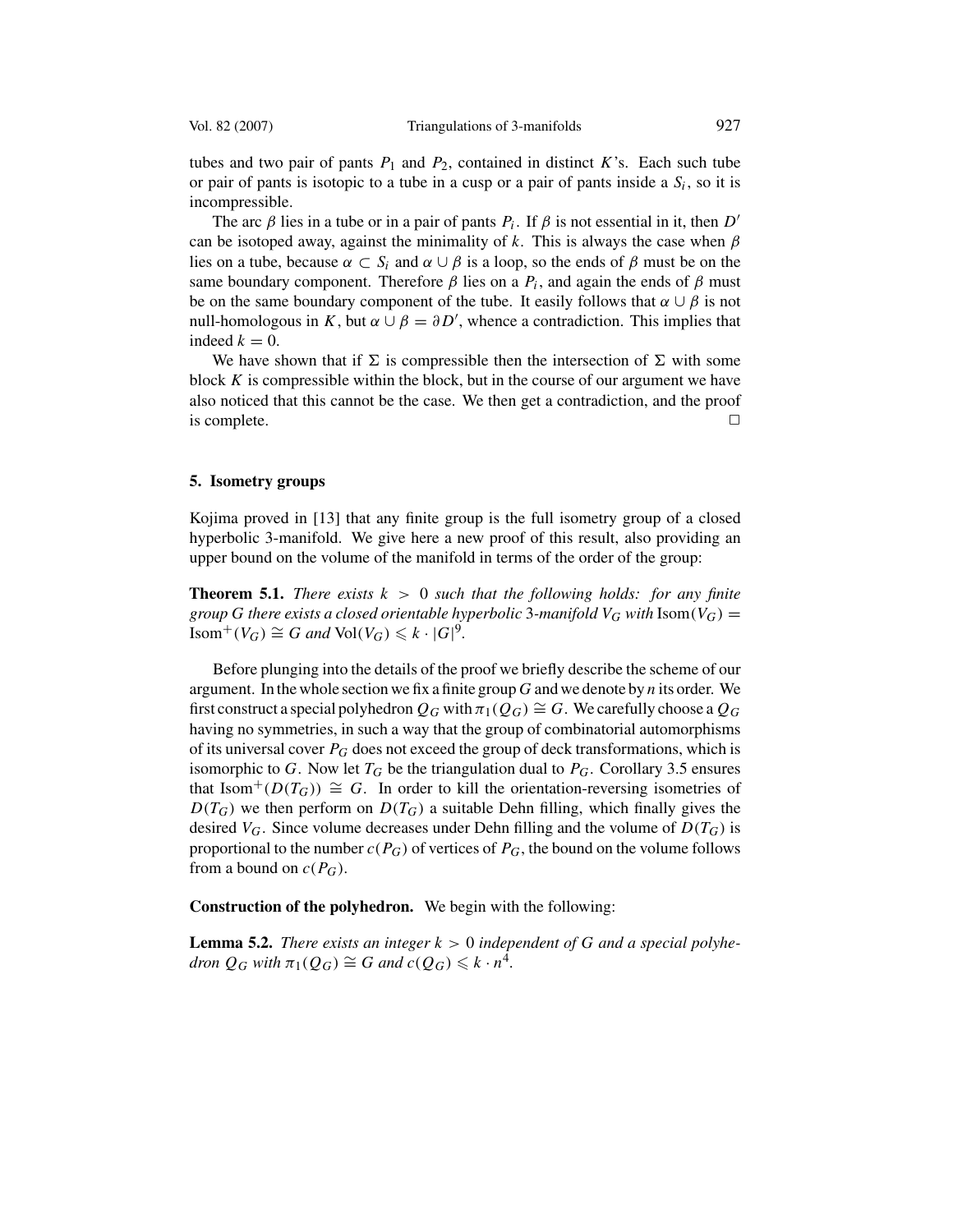<span id="page-25-0"></span>*Proof.* For the trivial group we can take a special spine of  $S^3$ , so we assume  $n \ge 2$ . We consider the trivial presentation for *G* having as generators all the elements of *G* \ {1} and as relations all the expressions  $abc^{-1}$  if  $a, b ≠ 1$  and  $a \cdot b = c ≠ 1$  in *G*, and all the expressions *ab* if  $a \neq 1$  and  $a \cdot b = 1$  in *G*. Let  $U_n$  be the polyhedron obtained by adding *n* − 1 handles to  $S^2$ , thus getting a surface  $\Sigma_n$ , and then attaching one disc to the core of each handle. We now fix a bijective correspondence between  $G \setminus \{1\}$  and the handles, getting an isomorphism between the free group on  $G \setminus \{1\}$ and  $\pi_1(U_n)$ .

The relations in the presentation of *G* translate into simple loops  $\gamma_1, \ldots, \gamma_{(n-1)^2}$ on  $\Sigma_n$ . We choose the  $\gamma_i$ 's in generic position with respect to each other and to the cores of the handles, and intersecting each other and the cores in a minimal number *ν* of points. The first condition and the fact that  $n \geq 2$  easily imply that by attaching discs to  $U_n$  along the  $\gamma_i$ 's we get a special polyhedron  $Q_G$  with  $\pi_1(Q_G) \cong G$ and *ν* vertices. The  $\gamma_i$ 's run 3*n* − 4 times (with multiplicity) along each handle of  $\Sigma_n$ , and they give rise to  $(n - 1)(3n - 4)$  properly embedded arcs in the central punctured sphere of  $U_n$ . So  $(n - 1)(3n - 4)$  vertices of  $Q_G$  arise along the handles of  $\Sigma_n$ . The other vertices lie in the central sphere of  $U_n$ , and there can be at most  $(n-1)(3n-4)(3n^2-7n+3)/2$  of them. Therefore  $\nu \leq k \cdot n^4$  for some  $k > 0$ independent of *G*.

**Proposition 5.3.** *There exists*  $k > 0$  *independent of G and a special polyhedron*  $P_G$ with group of combinatorial automorphisms isomorphic to G and  $c(P_G) \leq k \cdot n^9$ .

*Proof.* We suitably modify the polyhedron  $Q_G$  given by the previous lemma to ensure that its universal cover has the desired properties.

We begin with some definitions. If *P* is a special polyhedron, we say that a vertex *v* of *P* is *good* if there is no edge of *P* with both ends at *v*. If *v* is a good vertex of *P* and *e* is an edge incident to *v*, we define a non-negative integer  $\lambda(v, e)$  as the maximal length of a simple simplicial path in the singular set of *P* starting at *v* with direction *e* and touching, apart from *v*, bad vertices only.

We first modify *QG* by performing the local move described in Figure [19](#page-26-0) along each edge of  $Q_G$ . In this way we obtain a polyhedron  $Q'_G$  without bad vertices and such that  $\pi_1(Q'_G) \cong \pi_1(Q_G)$  and  $c(Q'_G) = 5 \cdot c(Q_G)$ . We now call *curl* in and such that  $\pi_1(Q'_G) \cong \pi_1(Q_G)$  and  $c(Q'_G) = 5 \cdot c(Q_G)$ . We now call *curl* in a special polyhedron *P* a face of *P* whose boundary consists of a single (closed) a special polyhedron *P* a face of *P* whose boundary consists of a single (closed) edge of *P*. Let  $(e_1, \ldots, e_\nu)$  be any ordering of the edges of  $Q'_G$ , so  $\nu = 2 \cdot c(Q'_G)$ , and modify  $Q'_\nu$  by adding *i* curls along  $e_i$  as described in Figure 20, thus obtaining and modify  $Q'_G$  by adding *i* curls along  $e_i$  as described in Figure [20,](#page-26-0) thus obtaining a polyhedron  $Q''_A$ . Observe that  $Q''_a$  is homotopically equivalent to  $Q'_a$  and that a polyhedron  $Q''_G$ . Observe that  $Q''_G$  is homotopically equivalent to  $Q'_G$  and that  $c(Q'') = 2c(Q')c(Q') + 1$ . We now define  $P_G$  to be the universal cover of  $c(Q''_G) = 2c(Q'_G)(c(Q'_G) + 1)$ . We now define  $P_G$  to be the universal cover of  $Q''_G$ . The upper bound on  $c(P_G)$  being obvious, we are left to prove the first required  $Q''_G$ . The upper bound on  $c(P_G)$  being obvious, we are left to prove the first required property property.

Let  $\pi: P_G \to Q''_G$  be a fixed covering projection. We first observe that the baddices of  $Q''_n$  are precisely the  $c(Q'_n)(2c(Q'_n)+1)$  vertices added to  $Q'_n$ . Moreover vertices of  $Q''_G$  are precisely the  $c(Q'_G)(2c(Q'_G)+1)$  vertices added to  $Q'_G$ . Moreover,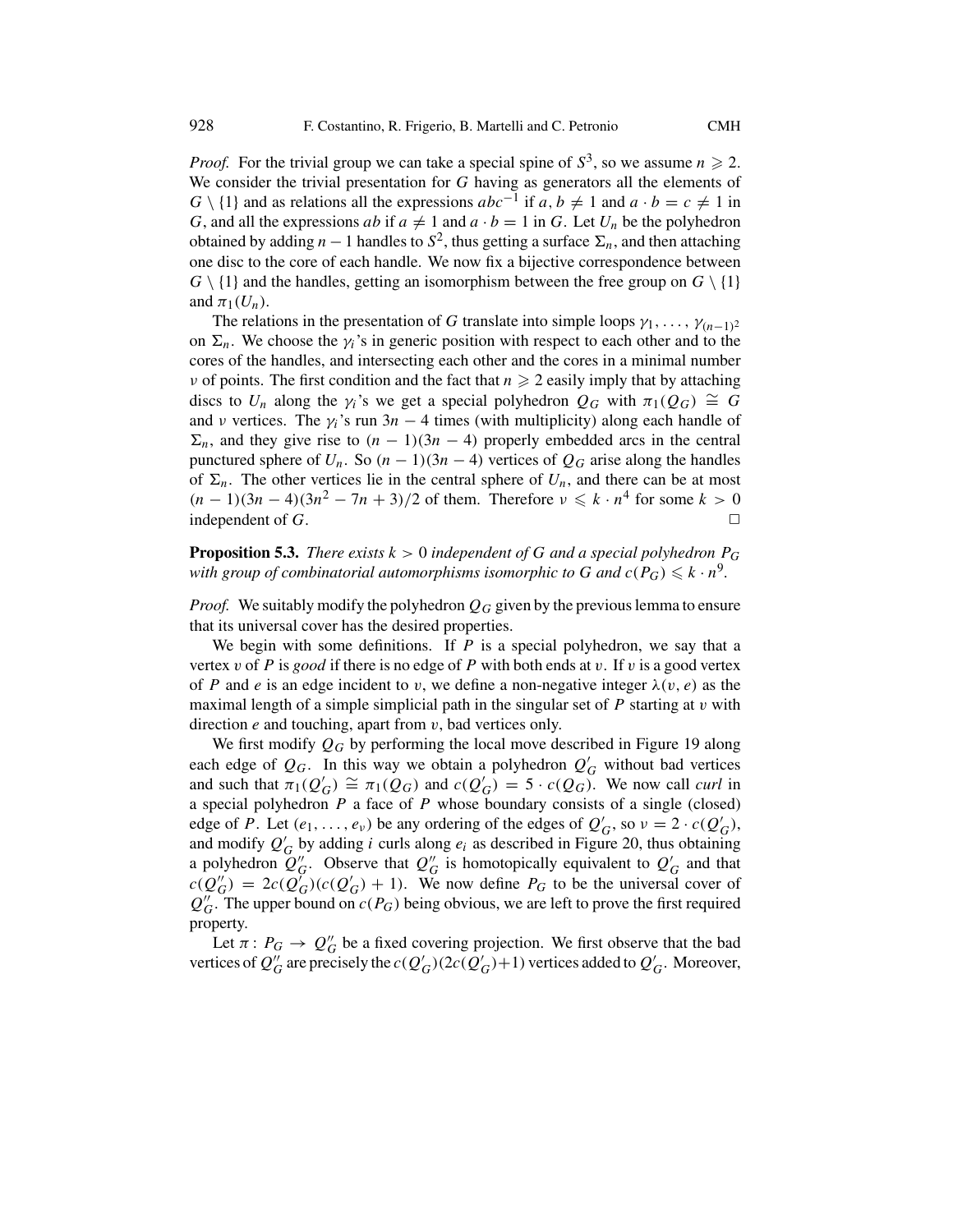<span id="page-26-0"></span>

Figure 19. Performing this move along each edge we eliminate bad vertices. The picture shows a neighbourhood of the singular set, which determines a special polyhedron uniquely.



Figure 20. Adding some curls along an edge of a special polyhedron.

any edge *f* starting from a good vertex *v* of  $Q''_G$  comes from a unique edge  $e_{i(f)}$  of  $Q'_G$ .<br>By construction we have  $i(f) = #{curls$  along  $e_{i(f)} = \lambda(y - f)$ . The curls added By construction we have  $i(f) = #$ {curls along  $e_{i(f)}$ } =  $\lambda(v, f)$ . The curls added to  $Q'_G$  to get  $Q''_G$  are contractible, so they isomorphically lift to  $P_G$ . This easily implies that a vertex of  $P_G$  is good if and only if its projection in  $Q''_G$  is. Moreover, if implies that a vertex of  $P_G$  is good if and only if its projection in  $Q''_G$  is. Moreover, if  $\widetilde{Q}_G = \pi^{-1}(\nu)$  is a good vertex of  $P_G$  and  $\widetilde{f}$  is an edge starting from  $\widetilde{Q}$  with  $\pi(\widetilde{f}) = f$ .  $\widetilde{v} \in \pi^{-1}(v)$  is a good vertex of *P<sub>G</sub>* and  $\widetilde{f}$  is an edge starting from  $\widetilde{v}$  with  $\pi(\widetilde{f}) = f$ , then  $\lambda(\widetilde{v} \cdot \widetilde{f}) = \lambda(v \cdot f) = i(f)$ . Now let  $\varphi$  be a combinatorial automorphism of *P<sub>G</sub>* then  $\lambda(\tilde{v}, f) = \lambda(v, f) = i(f)$ . Now let  $\varphi$  be a combinatorial automorphism of  $P_G$ , let  $\tilde{v}$  be a good vertex of  $P_G$  and let  $\tilde{t}_i$ ,  $\tilde{t}_j$ ,  $\tilde{t}_j$ , be the edges emanating from  $\tilde{v}_j$ let  $\tilde{v}$  be a good vertex of  $P_G$  and let  $f_1$ ,  $f_2$ ,  $f_3$ ,  $f_4$  be the edges emanating from  $\tilde{v}$ .<br>Of course we have  $\lambda(g(\tilde{v})) = \lambda(\tilde{v} + \tilde{v})$  for  $i = 1, 2, 3, 4$ . Since  $Q'$  has Of course we have  $\lambda(\varphi(\tilde{v}), \varphi(\tilde{f}_i)) = \lambda(\tilde{v}, \tilde{f}_i)$  for  $i = 1, 2, 3, 4$ . Since  $Q'_G$  has no bad vertices and at least three good vertices this forces  $\pi(\varphi(\tilde{v})) = \pi(\tilde{v})$  and no bad vertices and at least three good vertices, this forces  $\pi(\varphi(\tilde{v})) = \pi(\tilde{v})$  and  $\frac{\pi}{\sqrt{f(x)}}$   $\frac{\pi}{\sqrt{f(x)}}$   $\frac{\pi}{\sqrt{f(x)}}$   $\frac{\pi}{\sqrt{f(x)}}$   $\frac{\pi}{\sqrt{f(x)}}$   $\frac{\pi}{\sqrt{f(x)}}$   $\frac{\pi}{\sqrt{f(x)}}$   $\frac{\pi}{\sqrt{f(x)}}$   $\frac{\pi}{\sqrt{f(x)}}$   $\frac{\pi}{\sqrt{f(x)}}$  $f_i$ )) =  $\pi(f_i)$  for  $i = 1, 2, 3, 4$ . It easily follows that  $\pi \circ \varphi = \pi$ , *i.e.* that  $\varphi$  is a transformation

**Dehn filling.** Let  $T_G$  be the triangulation dual to the special polyhedron  $P_G$  constructed in Proposition [5.3.](#page-25-0) The next result concludes the proof of Theorem [5.1.](#page-24-0)

**Proposition 5.4.** *There exists a hyperbolic Dehn filling*  $V_G$  *of*  $D(T_G)$ *with* Isom $(V_G)$  = Isom<sup>+</sup>( $V$ <sup>*G*</sup>) ≅ *G*.

*Proof.* We denote  $N(T_G)$  by *N* and  $D(T_G)$  by *D*. Since  $T_G$  has at least three good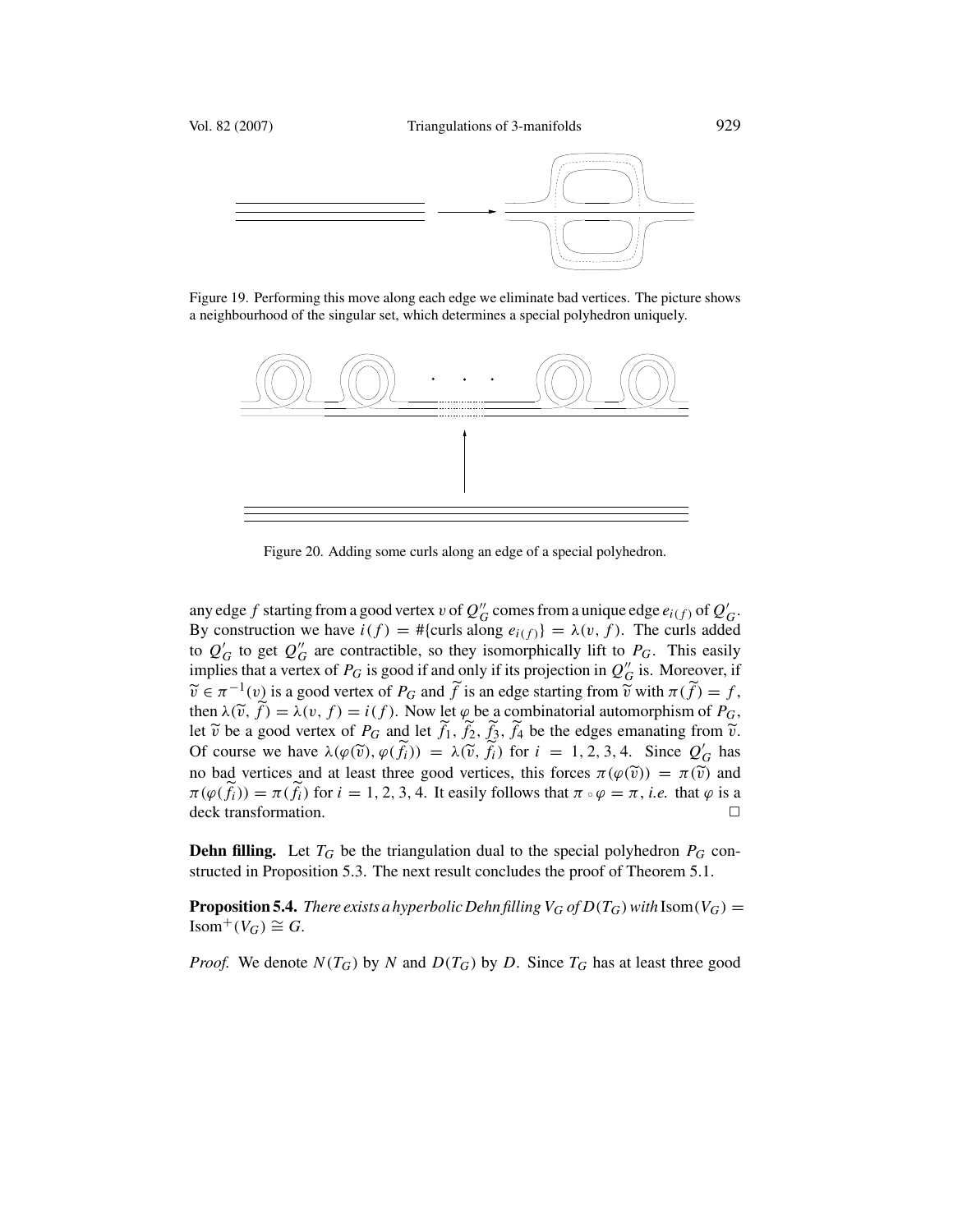vertices, it is not one of the exceptional triangulations defined in Figure [8.](#page-13-0) Then Corollary [3.5](#page-19-0) implies that Isom<sup>+</sup>(D)  $\cong$  *G* and that there is a canonical orientationreversing involution *τ* of *D*. Let  $C_1, \ldots, C_m$  be the cusps of *D*, and let  $E_i$  be the boundary torus corresponding to  $C_i$  of the compactification of  $D$ . Note that  $\tau$  extends to the  $E_i$ 's. Since  $\tau$  leaves invariant each  $C_i$  and reverses the orientation on it, there exists exactly one slope  $s_i$  on  $E_i$  with  $\tau(s_i) = s_i$ .

Since  $Aut(P_G)$  is a group of covering transformations and the 2-dimensional regions of *PG* are discs, Brouwer's fixed point theorem implies that Aut*(PG)* acts freely on the regions, so Isom<sup>+</sup>(D)  $\cong$  Isom(N)  $\cong$  Aut(P<sub>G</sub>) acts freely on the cusps. This implies that there exist systems  $(l_1, \ldots, l_m)$  of one slope per cusp which are invariant under the action of Isom<sup>+</sup>(D). More precisely, W. Thurston's hyperbolic Dehn filling theorem implies that there exists  $(l_1, \ldots, l_m)$  with the following properties:

- (A)  $(l_1, \ldots, l_m)$  is Isom<sup>+</sup>(D)-invariant;
- (B) the filling  $D(l_1, \ldots, l_m)$  of *D* along the  $l_i$ 's is hyperbolic;
- (C) the cores of the filling tori are the *m* shortest geodesics of  $D(l_1, \ldots, l_m)$ ;
- (D)  $l_i \neq s_i$  for  $i = 1, \ldots, m$ .

If *h* is an element of Isom<sup>+</sup>(*D*), from (A) we see that *h* extends to an automorphism of  $D(l_1, \ldots, l_m)$ , which in turn is homotopic by Mostow's rigidity to an isometry  $e(h)$ . It is easily seen that the map  $e: \text{Isom}^+(D) \to \text{Isom}(D(l_1, \ldots, l_m))$ thus defined is an injective group homomorphism. To show it is surjective, pick  $g \in \text{Isom}(D(l_1,\ldots,l_m))$ . By (C), the cores of the filling tori are *g*-invariant, so *g* restricts to an automorphism of *D*, which by rigidity is homotopic to an isometry *r(g)*. Moreover *r(g)* leaves  $(l_1, \ldots, l_m)$  invariant. Now  $r(g) = \tau^{\varepsilon} \circ h$  for some  $h \in \text{Isom}^+(D)$  and  $\varepsilon \in \{0, 1\}$ . If  $r(g)$  maps  $C_1$  to  $C_i$  then  $r(g)(l_1) = l_i$ , but we know *h*(*l*<sub>1</sub>) = *l<sub>i</sub>* and  $\tau$ (*l<sub>i</sub>*)  $\neq$  *l<sub>i</sub>* by (D), so  $\varepsilon = 0$ . It follows that  $r(g) = h \in \text{Isom}^+(D)$ , so  $g = e(h)$ .  $g = e(h)$ .

#### **Appendix. Four-manifolds**

For the sake of completeness we recall here some facts proved in [\[4\]](#page-29-0) concerning the class D, even if they are not strictly speaking needed for the present paper.

To begin we describe three more spaces  $\Theta(T, B)$  associated to a triangulation *T* be choice of a block *B* as explained in Section 3. The third object is a 4-manifold by the choice of a block *B* as explained in Section [3.](#page-10-0) The third object is a 4-manifold  $X(T)$  whose connection with  $D(T)$  will be explained in the subsequent proposition.

• Take as a block the set *Q* shown in Figure [21-](#page-28-0)left, with the four <sup>T</sup>'s as faces. Note that *Q* naturally embeds in the polyhedron of Figure [5-](#page-11-0)right. The result boundary  $\partial P_0(T)$  consists of loops that correspond to the edges of *T*. We note  $\Theta(T, Q)$ , that we denote by  $P_0(T)$ , is a *special polyhedron with boundary*. The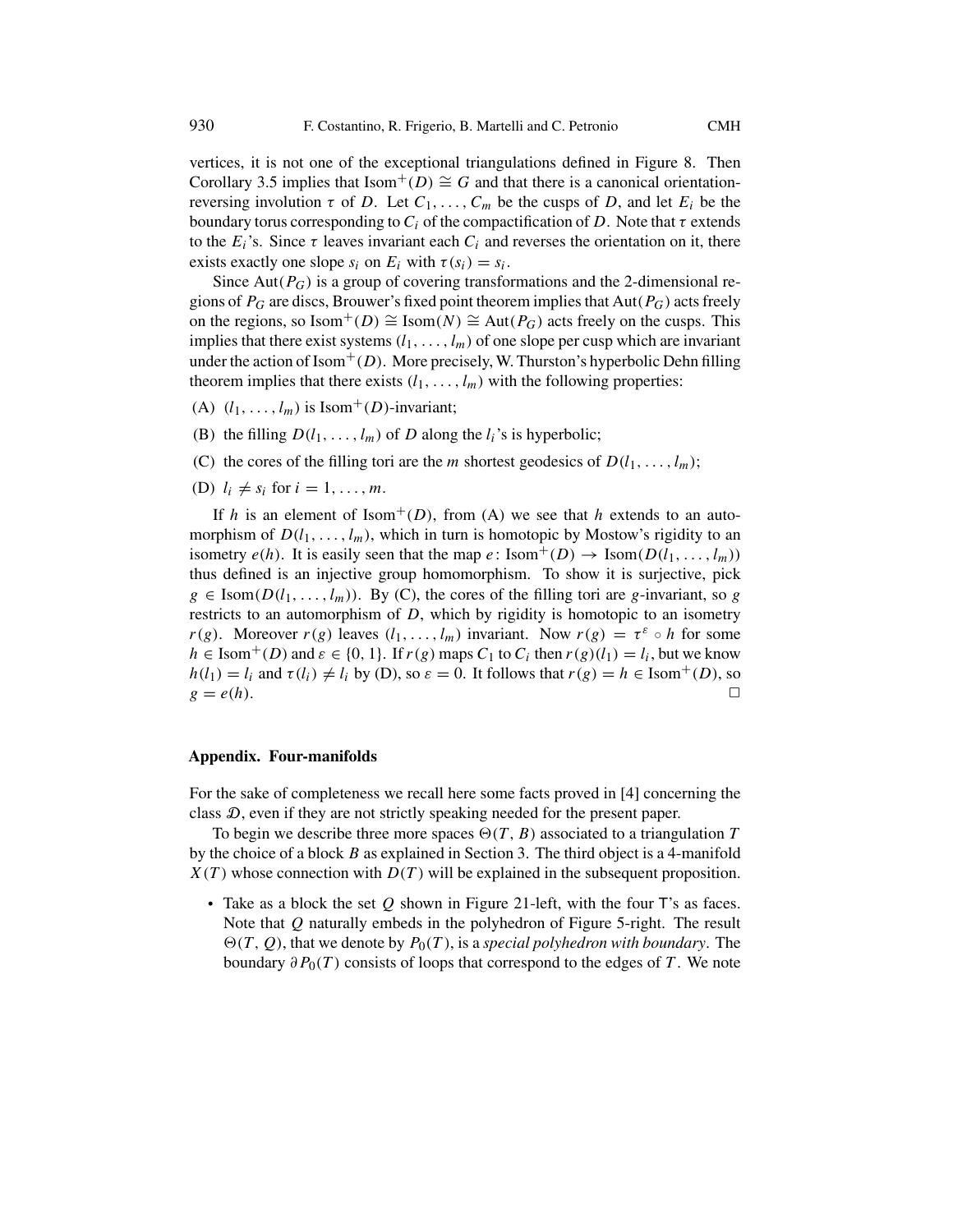<span id="page-28-0"></span>

Figure 21. The three blocks giving respectively  $P_0(T)$ ,  $N(T)$ , and  $X(T)$ .

that  $P_0(T)$  can be identified to a regular neighbourhood of the singular set of the special polyhedron  $P(T)$  dual to *T*, defined in Section [3.](#page-10-0) So  $P(T)$  is obtained from  $P_0(T)$  by attaching a disc to each component of  $\partial P_0(T)$ ;

- Let *B* be the 3-dimensional thickening of *Q* shown in Figure 21-centre, whose boundary contains four shadowed hexagons (the faces) and 6 arcs (three of which are visible in the picture). Then  $\Theta(T, B)$  is the relative handlebody  $(H, \Gamma) = N(T)$ , with loops  $\Gamma$  constructed by attaching all the arcs. Note that  $P_0(T) \subset H$  and  $\Gamma = \partial P_0(T)$ , and that *H* collapses onto  $P_0(T)$ ;  $D = N(T)$ , with loops  $\Gamma$  constructed by attaching all the arcs. Note that  $C = H$  and  $\Gamma = \partial P_0(T)$  and that *H* collapses onto  $P_0(T)$ .
- Take as a block *B* the 4-dimensional thickening of *Q*, given by the above 3 dimensional thickening times the interval [−1*,* <sup>1</sup>], with faces defined as the products of the above hexagons with [−1*,* <sup>1</sup>]. Assign an arbitrary orientation to *B* and note that in the 3-dimensional setting each face-pairing induces an identification between hexagons, which may preserve or reverse the orientation. To define the corresponding gluing of the faces of the 4-dimensional blocks we then add to the gluing of the hexagons either the identity or minus the identity of  $[-1, 1]$ , so that the result is always *orientation-reversing*. The space  $\Theta(T, B)$ , that we denote by  $X(T)$  is an *oriented A*-dimensional manifold which contains that we denote by  $X(T)$ , is an *oriented* 4-dimensional manifold which contains  $P_0(T)$  and collapses onto it.

**Proposition A.1.** •  $\partial X(T)$  *is a connected sum of copies of*  $S^2 \times S^1$ *;* 

- $\partial P_0(T)$  *is a link in*  $\partial X(T)$ *;*<br>*D*(*T*) *i d*
- $D(T)$  *is the complement of*  $\partial P_0(T)$  *in*  $\partial X(T)$ *.*

**RemarkA.2.** The manifold  $D(T)$  is not a link complement in  $S<sup>3</sup>$  in general. However, as noted in [\[4\]](#page-29-0), we can always describe  $D(T)$  as a link complement in  $S<sup>3</sup>$  with some 0-surgered unknots. To do this, we immerse  $P_0(T)$  in  $S^3$  as in the example of Figure [22-](#page-29-0)left, we take the link *∂P*0*(T )*, and we encircle with 0-surgered unknots the triples of strands corresponding the complement of a maximal tree in the singular set of  $P_0(T)$ .

The polyhedron  $P_0(T)$  is a *shadow* of the pair  $(\partial X(T), \partial P_0(T))$ . Shadows are defined in [\[18\]](#page-30-0) for arbitrary links in 3-manifolds, and they can be used to show in particular that  $D$  is universal. Indeed the following holds (see [\[18\]](#page-30-0), [\[4\]](#page-29-0)):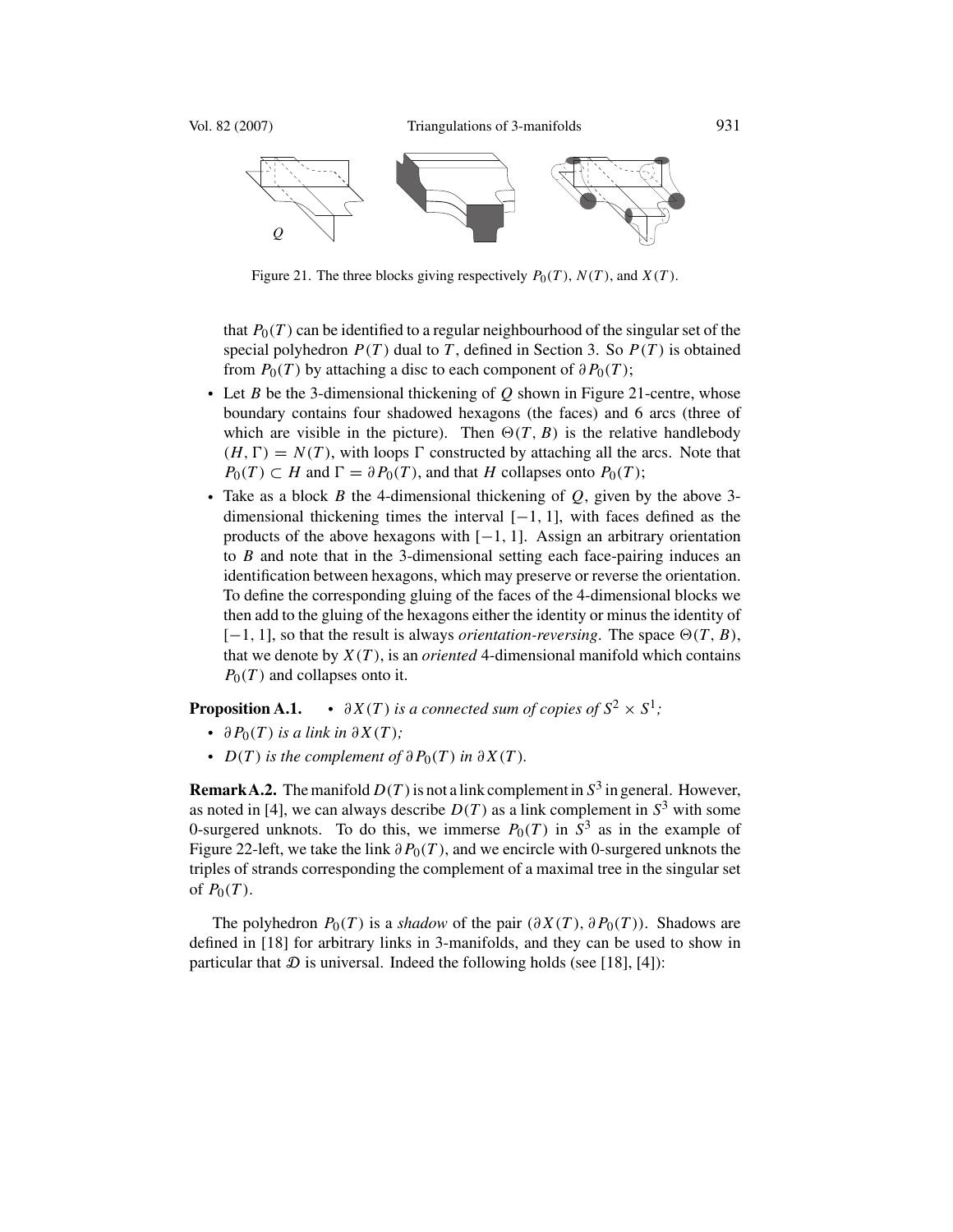<span id="page-29-0"></span>

Figure 22. From a description of *T* via an immersion of  $P_0(T) \subset S^3$  to a description of  $D(T)$ via Dehn surgery.

**Theorem A.3.** *Every closed orientable* <sup>3</sup>*-manifold is a Dehn filling of D(T ) for some*  $T \in \mathcal{T}$ .

This theorem was used in [4] as a starting point to define the *shadow-complexity* of a 3-manifold *Y* as the minimal number of vertices of a shadow for *Y* . The shadowcomplexity of *Y* turns out to be strictly related to its geometry.

#### **References**

- [1] I. Agol, Bounds on exceptional Dehn filling. *Geom. Topol.* **4** (2000), 431–449. [Zbl 0959.57009](http://www.emis.de/MATH-item?0959.57009) [MR 1799796](http://www.ams.org/mathscinet-getitem?mr=1799796)
- [2] —, Small 3-manifolds of large genus. *Geom. Dedicata* **102** (2003), 53–64. [Zbl 1039.57008](http://www.emis.de/MATH-item?1039.57008) [MR 2026837](http://www.ams.org/mathscinet-getitem?mr=2026837)
- [3] G. Amendola, A calculus for ideal triangulations of three-manifolds with embedded arcs. *Math. Nachr.* **278** (2005), 975–994. [Zbl 1073.57014](http://www.emis.de/MATH-item?1073.57014) [MR 2150371](http://www.ams.org/mathscinet-getitem?mr=2150371)
- [4] F. Costantino, D. Thurston, 3-manifolds efficiently bound 4-manifolds. Preprint, 2005. [arXiv:Math.GT/0506577](http://arxiv.org/abs/Math.GT/0506577)
- [5] C. J. Earle, J. Eells, A fibre bundle description of Teichmüller theory. *J. Differential Geom.* **3** (1969), 19–43. [Zbl 0185.32901](http://www.emis.de/MATH-item?0185.32901) [MR 0276999](http://www.ams.org/mathscinet-getitem?mr=0276999)
- [6] D. B. A. Epstein, Curves on 2-manifolds and isotopies. *Acta Math.* **115** (1966), 83–107. [Zbl 0136.44605](http://www.emis.de/MATH-item?0136.44605) [MR 0214087](http://www.ams.org/mathscinet-getitem?mr=0214087)
- [7] D. B. A. Epstein, R. C. Penner, Euclidean decompositions of non-compact hyperbolic manifolds. *J. Differential Geom.* **27** (1988), 67–80. [Zbl 0611.53036](http://www.emis.de/MATH-item?0611.53036) [MR 0918457](http://www.ams.org/mathscinet-getitem?mr=0918457)
- [8] R. Frigerio, B. Martelli, C. Petronio, Complexity and Heegaard genus of an infinite class of hyperbolic 3-manifolds. *Pacific J. Math.* **210** (2003), 283–297. [Zbl 1061.57017](http://www.emis.de/MATH-item?1061.57017) [MR 1988535](http://www.ams.org/mathscinet-getitem?mr=1988535)
- [9] —, Small hyperbolic 3-manifolds with geodesic boundary. *Experiment. Math.* **13** (2004), 171–184. [Zbl 1068.57012](http://www.emis.de/MATH-item?1068.57012) [MR 2068891](http://www.ams.org/mathscinet-getitem?mr=2068891)